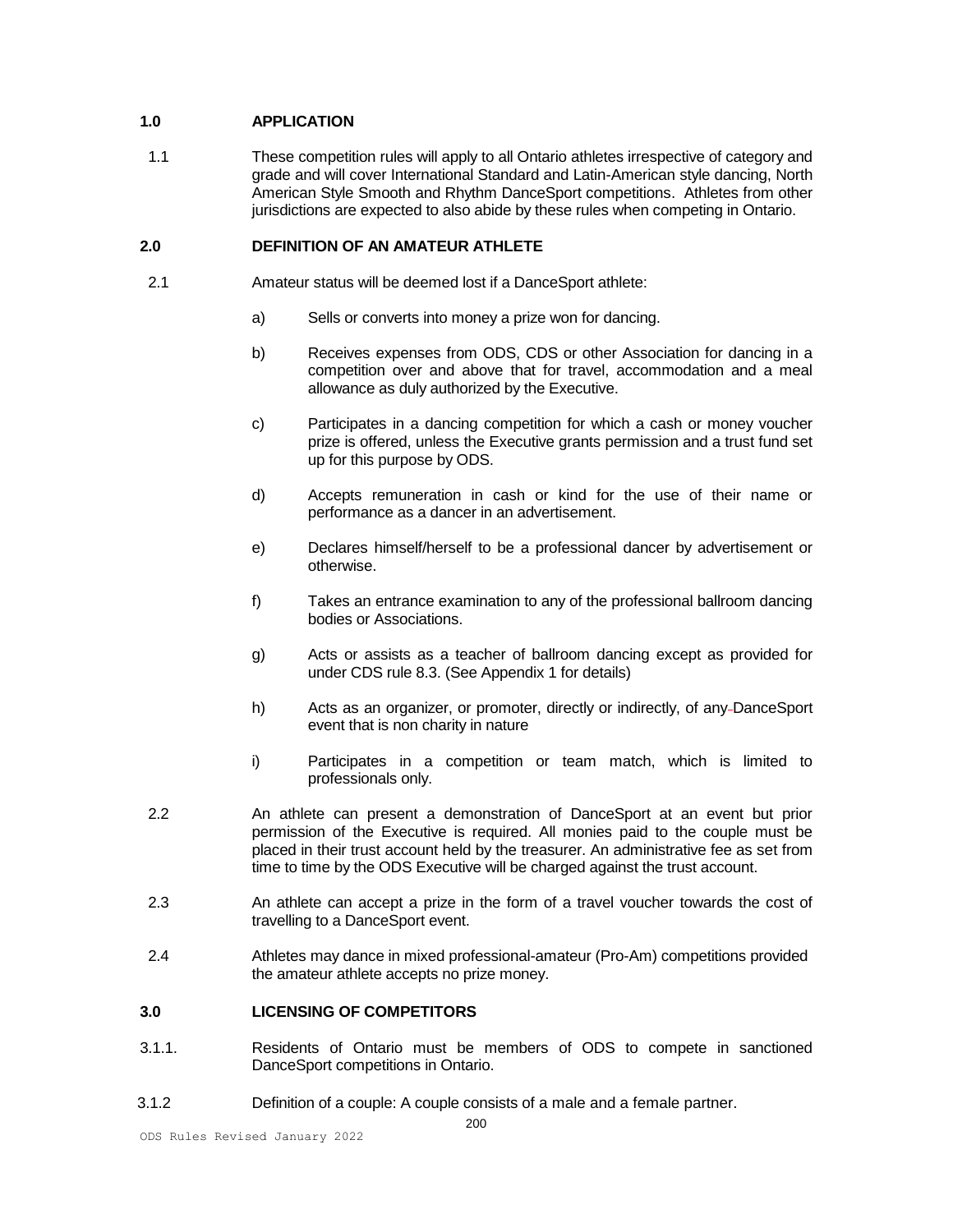- 3.1.3 To compete outside Ontario, ODS members must pay an additional fee to ODS in order to be placed on the National Registry of Athlete Dancers (CRAD) maintained by CDS. This fee is an integral part of the annual ODS fee.
- 3.2 Athletes from outside Ontario within Canada must be members of their Regional Association and listed on the National Register (CRAD) in order to compete in Ontario.
- 3.3 Competitors from outside Canada must be members of the appropriate amateur body having jurisdiction where they reside, in order to compete in Ontario.
- 3.4 In order for athletes to compete, they must be a member of ODS or other recognized amateur association for at least 2 weeks prior to the event. Application for ODS membership will be in writing on the appropriate form supplied by ODS, and must be completed in full and signed by the applicant.
- 3.5 All competitors must show their current membership card when obtaining their competitor numbers at a competition.
- 3.6 Couples made up of dancers residing in different Provinces must make specific arrangements:
	- a) Each athlete obtains membership in the Province where they reside.
	- b) Each dancer then informs both Provincial Associations concerned about the mixed membership within the partnership and in which Province the partnership intends to compete for championship purposes.
	- c) This partnership will then only be permitted to compete in Closed Provincial championship events in the Province selected and can only become champions in that Province.

#### 3.6.1 **International Partnerships** (from the CDS Rule Book Rule 7(4))

In Canadian Closed Championships or Regional Association Closed Championships, one member of a partnership must be a Canadian Citizen. The second member if not a Canadian citizen:

- a) must satisfy the Board that under Canadian law s/he is permitted to travel out of and into Canada.
- b) must satisfy the Board that s/he has elected in writing his or her intention to compete in DanceSport for Canada only during the calendar year prior to the said Championship.

#### And

- c) He/she has not represented another country in a DanceSport competition during the 8 months prior to the said Championships except when the competitor has received consent in writing to the change in representation from each of the two relevant WDSF Members, and then the competitor may immediately represent Canada.
- d) A competitor having represented one country in any WDSF Championship or any WDSF Cup is not permitted to represent another country in any WDSF Championship or WDSF Cup competition until a period of 12 months has elapsed since the last representation. Therefore would not be eligible to compete in the Canadian Closed Championships or its qualifiers until the one year has elapsed.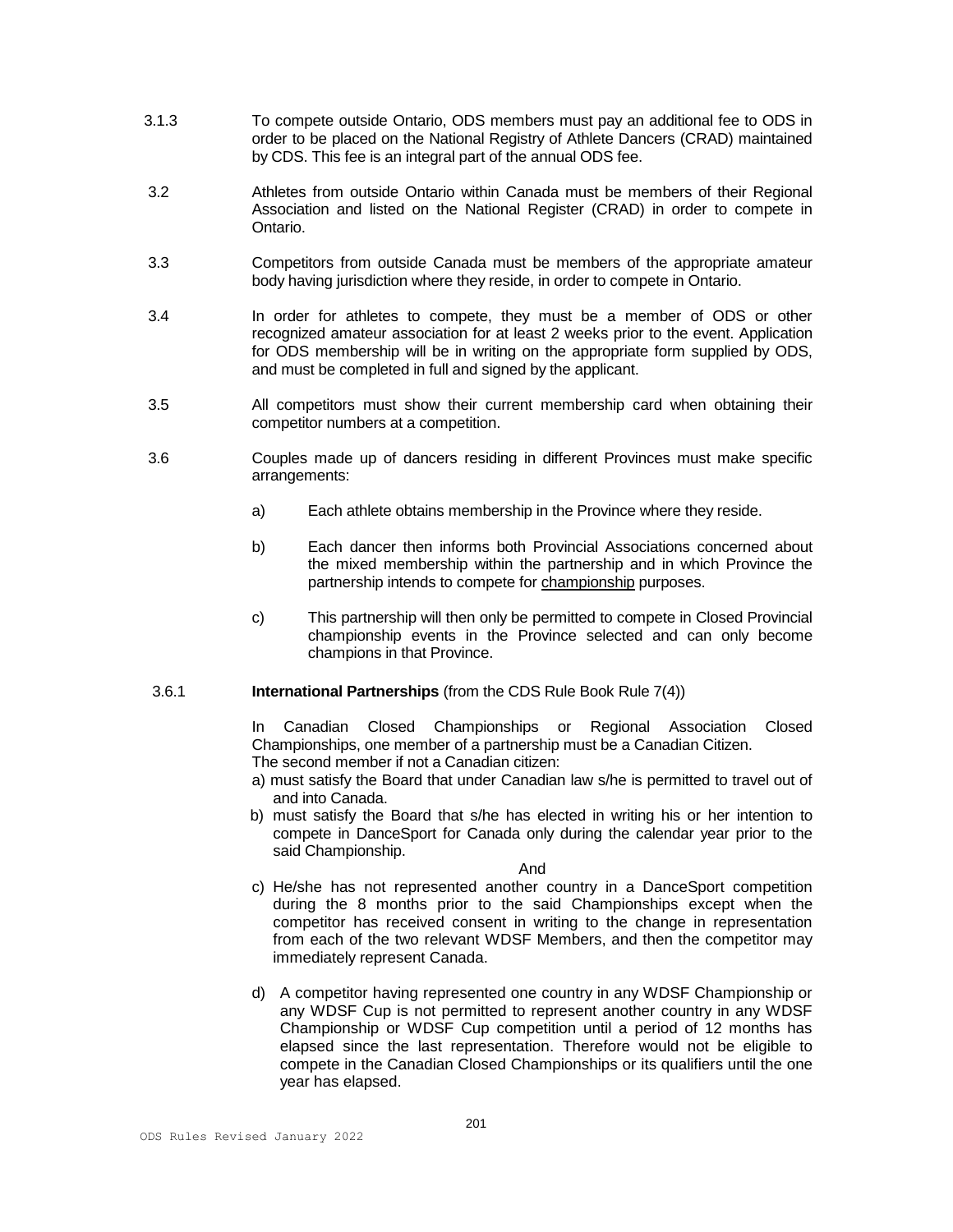PROVIDED FURTHER THAT the Board may in its absolute discretion require such proof either before or after such Championships as it deems fit and necessary when considering whether such second member has complied to its satisfaction with any part of this sub rule 7(4) This rule will also apply to the Ontario Closed Championship.

- **3.7** At the Championship level, athletes cannot compete with more than one partner in the same discipline (Standard, Latin, Rhythm, & Smooth) at an event. An event covers multi day competitions. (Means that a person can have a different partner for Standard & Latin)
- **3.8** Athletes will not be eligible for ODS financial funding if:
	- athletes have gone against the Rules of ODS and/or CDS , or
	- athletes resigned from ODS membership, or
	- athletes joined another Canadian DanceSport Association and does not represent ODS, or
	- athletes does not compete in the current Ontario Closed and does not represent Ontario in the current CCC

These athletes may be re-admitted to ODS on the condition that they agree to abide by all ODS/CDS Rules. Financial funding for these athletes may be provided after a minimum of 1 year re-admission to ODS on the condition that they abide by all ODS/CDS Rules and compete in the current Ontario Closed and represent Ontario in the current CCC.

### **4.0 COMPETITION GRADES**

- NOTE: 1) All bylaws, which refer to beginner(s) and novice(s) grades, shall have the word "beginner(s)" deleted, and bronze and silver categories inserted and all reference to novice(s) grade shall be replaced by gold category. (This will apply if you are transferring your wins over to the medal system or if competing outside the province, where they do not use the medal categories.)
- 4.1 Six grades of competition are provided for amateur youth and adult dancers, which in ascending order are:

| New comers         | $\sim$                   | which consist of any 1 or 2 dance out of 5  |
|--------------------|--------------------------|---------------------------------------------|
| Pre-Bronze         | $\sim$                   | which consist of any 2 dances out of 5      |
| <b>Bronze</b>      | $\blacksquare$           | which consist of any 3 dances out of 5      |
| Silver             | $\sim$                   | which consist of any 3 dances out of 5      |
| Gold               | $\overline{\phantom{a}}$ | which consist of any 4 dances out of 5      |
| Pre-Championship - |                          | which consist of any 4 dances out of 5      |
| Championship -     |                          | which consist of any 4 or 5 dances out of 5 |

4.1.1 Six grades of competition are also provided for Juveniles and Juniors. The syllabus will be the same as in adult categories.

Dancing up rules will apply the same as in adult categories.

Graduation will be as follows: When you graduate to Junior or Youth, you will keep the same category, but do not have to count wins earned in the same category. Example: If you are a junior gold and have two (2) junior gold wins, you would graduate to youth gold but with **no** gold wins.

 4.2 The normal entry level for competitors is Newcomer. However, athletes may enter at any level.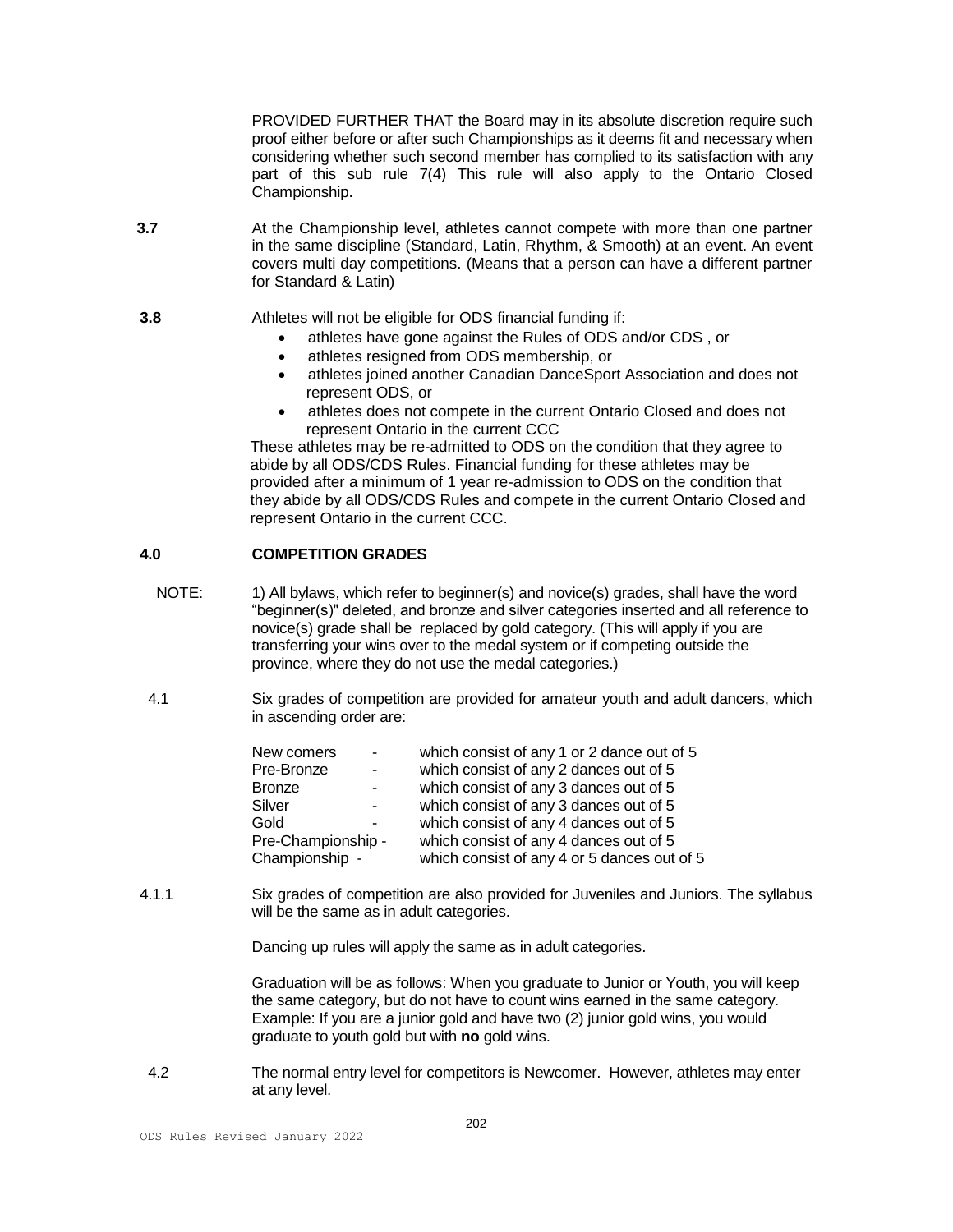- 4.3 The lowest level at which the rules permit a couple to compete is called their minimum level. An Ontario competitor's minimum level is determined by ODS, which has jurisdiction over this matter for its members, no matter where they may be competing. This however, does not preclude jurisdictions elsewhere from refusing to accept a competitor's minimum level under the rules it applies and requiring them to compete at a different grade.
- 4.4 A partnership must compete at the highest minimum level of either athlete.
- 4.5 Dancers taking up residence in Ontario must compete at least at the same minimum level for which they were qualified under the rules of the association that had jurisdiction in the area they previously resided in.
- 4.6 ODS reserves the right to refuse to accept the minimum level claimed by competitors from outside Ontario and requiring that they compete at a different grade at Ontario events.
- 4.7 **It will not be necessary for a competitor to hold or to have passed the equivalent of** any medal, test or certificate to participate in these grades.
- 4.8 If a competitor does not dance all of the dances in his/her event then he/she will be disqualified.

### **5.0 GRADUATION THROUGH THE GRADES**

- 5.1 You will graduate to the next level after 3 wins.
- 5.2 When competitors are disqualified from competing at a given minimum level by any rule, the next higher grade becomes the competitor's new minimum level.
- 5.3 Competitors can decide to graduate from any minimum level if they wish and at any time by notifying the Membership Chairperson.
- 5.4 For the application of the above graduation rules, the following apply:
- 5.4.1. A win must be in a competition with an entry of at least 6 couples in order to count towards graduation.
- 5.4.2 Wins gained anywhere count towards an Ontario competitor's graduation providing they meet the requirements of 5.4.1 and 5.4.2. Competitors are honour bound to report to the Membership chairman within 30 days, any wins that affect their minimum level.
- 5.4.3.1 Wins in competitions restricted to the students of a particular studio, club or school will not count towards a competitor's graduation.
- 5.4.3.2 If you compete outside the province, your wins in the category you compete in, will count, no matter how many dances they had in that category. (e.g. Quebec has only 3 dances in pre-championship and will be using blocks of 2 dance silver categories. The USA has 2 dance novice events but it uses gold syllabus, therefore it is considered a gold win)
- 5.4.4 Graduation from one grade to the next will apply to members as individuals, not as couples.

#### 5.4.5. **Exceptions**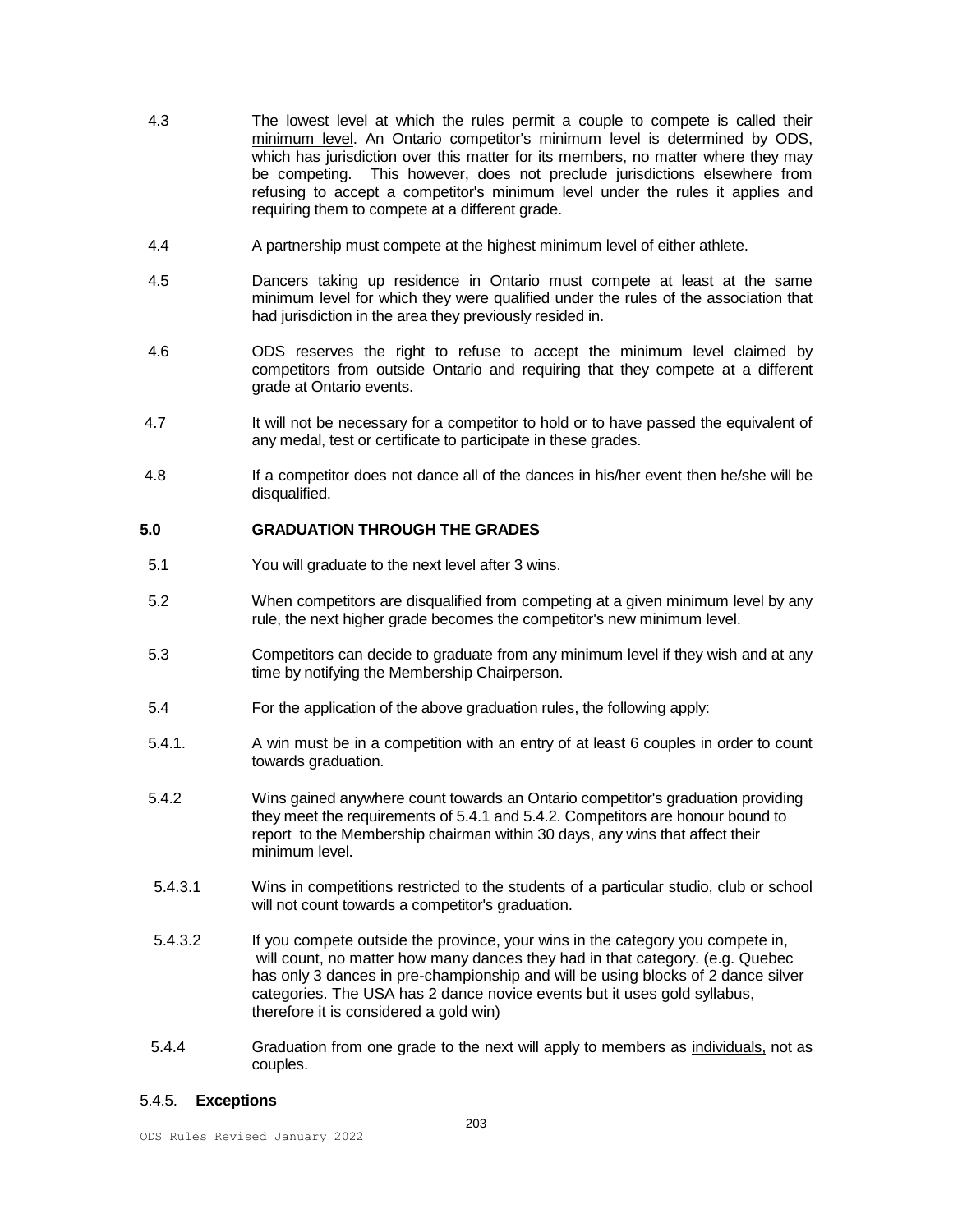5.4.5.1 A competitor who has danced in the first round of a competition shall, if selected to go forward, be entitled to compete in subsequent rounds held on a later date even if in the meantime, the competitor has graduated as a result of another competition

### **6.0 DANCING UP IN GRADE**

 6.1 Competitors may dance in a competition at only the next level up from their lowest level of competition. Example: from silver to gold, but not from Silver to Pre-Championship. This rule applies in Ontario.

> When dancing outside the province, the rules of that province or country prevail. Couples are permitted to dance more than one level up from their Ontario level provided it is within the rules of that jurisdiction. Any wins will be counted towards your Ontario graduation.

- 6.2 If there is a competition at an event in a competitor's minimum level, the competitors must enter that competition before they are permitted to dance up in a higher grade. If there is no competition in the competitor's minimum level, then they may dance up at the higher grade. For the application of this rule, dancing in a competition restricted to Seniors I,II, III, and IV will be considered as dancing at the Adult grade.
- 6.3 Any partnership that wins in a higher category that had at least 6 couples in the event must graduate immediately, irrespective of the number of wins gained at the lower level. This particular win will get counted as one of the 3 wins at the new grade level.

# **7.0 AGE CATEGORIES**

7.1 Competitors will compete in the following age categories:

Age restrictions (effective January 1, 2014):

- Juvenile I: reach 9th birthday or less in the calendar year Juvenile II: reach 10th or 11th birthday in the calendar year
- Junior I: reach 12th or 13th birthday in the calendar year Junior II: reach 14th or 15th birthday in the calendar year
- Youth: reach 16th, 17th or 18th birthday in the calendar year
- Under 21: reach 16th, 17th, 18th, 19th or 20th birthday in the calendar year
- Adult: reach 19th birthday or more in the calendar year
- Senior I: One partner must have reached his or her 35th birthday in the calendar year and the other partner must have reached his or her 30th birthday in the calendar year.
- Senior II: One partner must have reached his or her 45th birthday in the calendar year and the other partner must have reached his or her 40th birthday in the calendar year.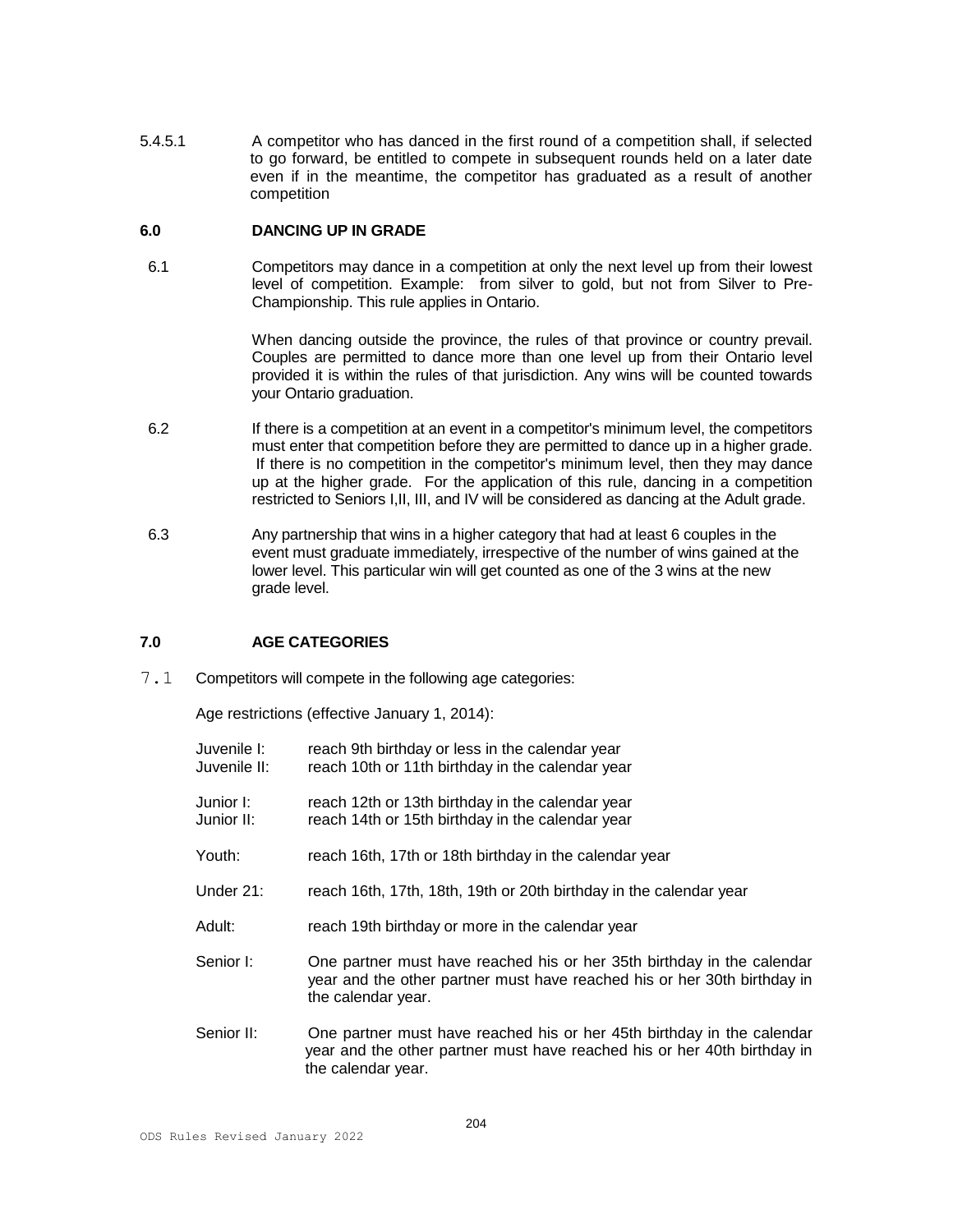- Senior III: One partner must have reached his or her 55th birthday in the calendar year and the other partner must have reached his or her 50th birthday in the calendar year.
- Senior IV: One partner must have reached his or her 65th birthday or more in the calendar year. The other partner must have reached her or his 60th birthday or more in the calendar year.

Putting two age-groups together, such as Juvenile I and II as well as Junior I and II in one class, is optional. Juvenile II are permitted to compete in Junior I events except at Championship level at CCC Qualifier & CCC. Junior II couples are allowed to compete in all Youth events. Youth couples are allowed to participate in adult competitions. In all age groups one partner of a couple can belong to a younger age-group, except in Senior I, Senior II, Senior III or Senior IV.

In all age sections one partner of a couple can be younger, except in Seniors. NOTE: There will no longer be average age calculation to determine age eligibility. A couple's age restriction will depend on the oldest member of the partnership

# 8.0 **DRESS CODE**

## **Check the WDSF/CDS/ODS Web Sites for the latest Dress Code.**

The current Dress Code is published in a separate document.

If competitors have any doubts about the suitability of their costume they should check with the Executive.

## **8.1 Advertising**

**8.1.1** In all DanceSport Competitions, a man or boy may advertise up to three (3) sponsors, and a woman or girl may advertise up to two (2) sponsors. The size of the advertisement may be no more than 40 square cm for each sponsor. Such advertising may only be displayed and located on the hip, waist, chest or sleeves. Each reproduction of any flag displayed on an athlete's costume constitutes one (1) sponsor for the purpose of this Rule.

# **9.0 RESTRICTIONS TO ALLOWED FIGURES IN THE GRADES**

- 9.1 Competitors in Juvenile, Junior, Youth, Adult and Senior New comer, Pre-Bronze, Bronze, Silver and Gold events must limit their groups and amalgamations to only figures taught in the equivalent medal grades. These Syllabi for the New Comer to Gold grades will be approved by the ODS Executive. ODS will inform the membership through mailings as new versions are published
- 9.2 While it is recognized that some of the Syllabus figures can be danced in more than one of the dances on an inter-related basis. This inter-relation of figures will NOT be allowed in competition.
- 9.3 In all Latin American dances, the figures must be danced with conventional hold and technique or any modern deviation of the hold, which does not fundamentally change the basic technique of the figures danced. For Latin Competitions, IDTA styling or foot positions can be used. (See Walter Laird's Latin Technique book)
- 9.4 For all New Comer, Pre-Bronze, Bronze, Silver and Gold competitions, a penalty judge must be present in addition to the normally required judges.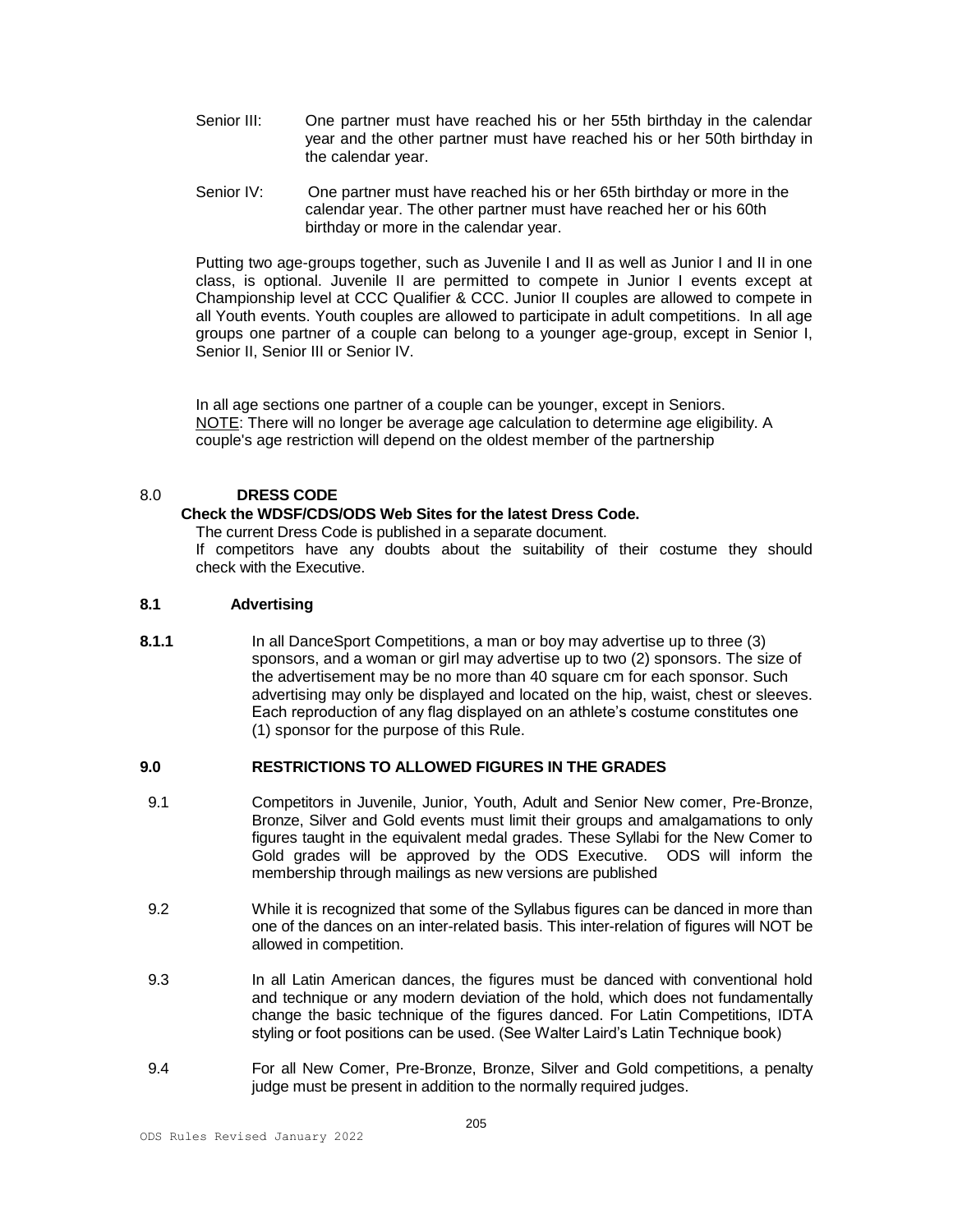9.5 There are no figure restrictions in the Pre-Championship and Championship grades.

## **10.0 TYPES OF COMPETITIONS**

#### 10.1 **UNRESTRICTED COMPETITIONS**

 These contests may be run with the rules left to the discretion of the promoter and amateur dancers may dance in them without penalty provided the approval of the Executive Committee of ODS is obtained in advance by the promoter.

#### 10.2 **CLOSED STUDIO COMPETITIONS**

Closed studio competitions are those contests, which are promoted and run by a specific studio, club or school and in which entries are limited to the members of that studio, club or school. Members are permitted to participate in these without penalty.

### 10.3 **CLOSED COMPETITIONS AND CHAMPIONSHIPS**

#### 10.3.1. **QUALIFICATION FOR THE CANADIAN CLOSED CHAMPIONSHIP**

No couple may participate in any category at the Canadian Closed Championship in a calendar year unless both members of the couple competed, in the exac**t** same category, with each other in the DanceSport Competition designated by their Regional Board as the Official Regional Qualifying Competition, with that Official Regional Qualifying Competition being held in the same calendar year as the Canadian Closed Championship. Only one Official Regional Qualifying competition can be designated by each Regional Board. All couples from that Region must compete in this one Official Regional Qualifying Competition in order to qualify to compete in the Canadian Closed Championships. Each Regional Board shall provide to the promoter of any Canadian Closed Championship a list of competing couples, who are eligible to compete under this Rule, a minimum of 3 weeks prior to the event. An Athlete can only compete in one Official Regional Qualifying Competition per year.

The Regional Board must submit the name and date of the Official Regional Qualifying Competition for the Canadian Closed Championship to the CDS Board no later than September 1st of the year prior to the next Canadian Closed Championship. The date of each Regional's Association Official Qualifying Competition for the Canadian Closed Championship must be held a minimum of 3 weeks prior to the Canadian Closed Championship. The date of each Regional's Association Official Qualifying Competition for the Canadian Closed Championship will be published on the CDS and Regional Association web sites.

Notwithstanding this requirement, the CDS Board may waive the application of this Rule in an exceptional case where a couple has not competed in the Official Regional Qualifying Competition. An application for a waiver must be filed with the CDS Board by the Regional Board prior to their Official Regional Qualifying Competition or no later than 5 days after their Official Regional Qualifying Competition. The CDS Board may add certain conditions which must be met in order to grant such a waiver. A waiver may be granted if a couple's CCC Regional Qualifier is the same weekend as a WDSF World Championship that they are competing in. In such cases the couple must compete at a subsequent CDS recognized Canadian Closed or Canadian Open Championship prior to competing in any subsequent WDSF World Championship or World Cup. No waiver will be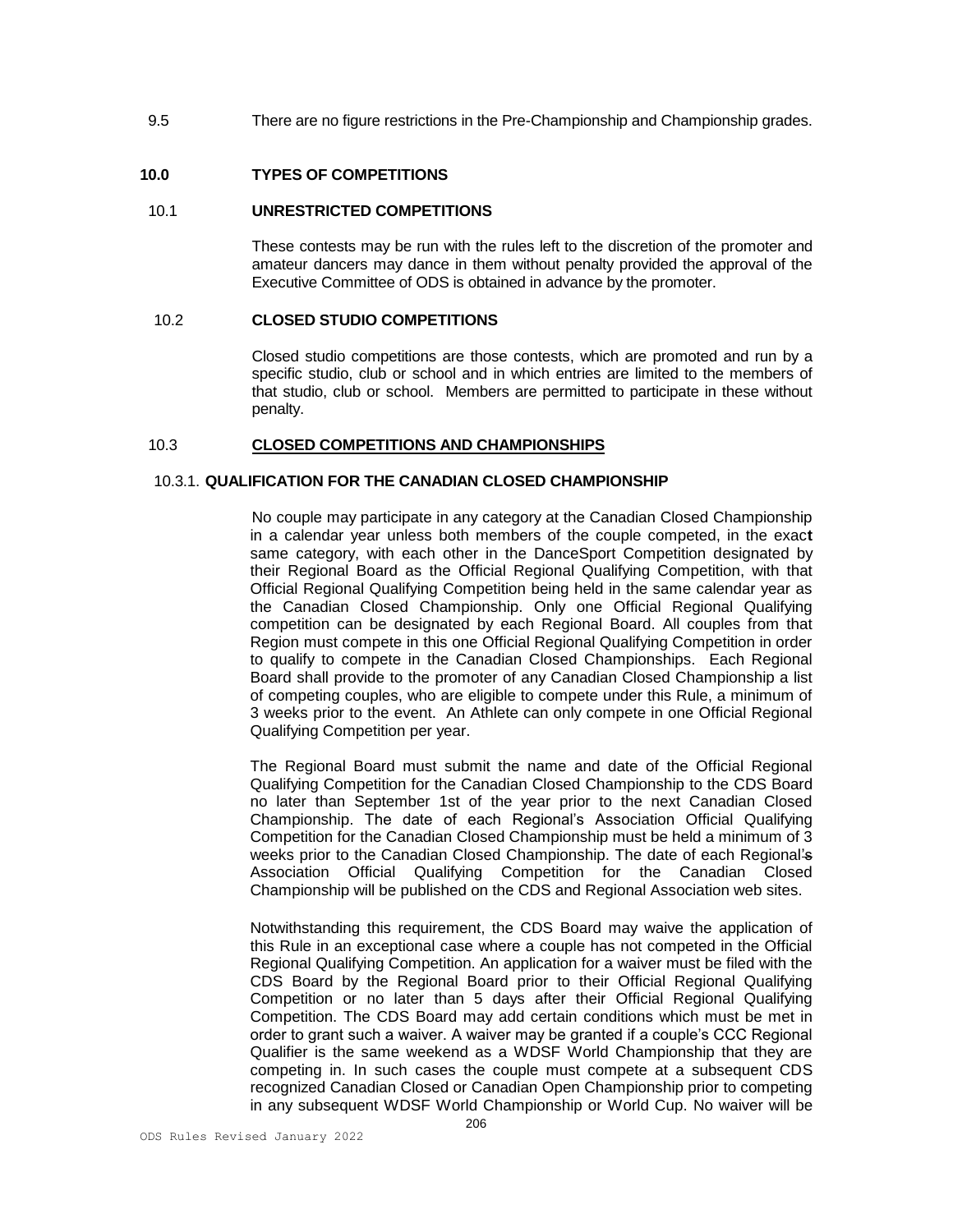granted for a new partnership that was created after the Official Regional Qualifying Competition of their Regional Association.

The Statement on the Entry Form, which must be completed and signed by all Canadian Closed Competitors, shall read as follows:

[I competed or will be competing with the same partner in the Official Regional Qualifying Competition in the exact same category for which we wish to enter these Canadian Closed Championships] followed by a "Yes" and a "No" box for a response and both their signatures. {effective March 20, 2017}

The promoter shall not accept any such entry form unless the Statement above is completed.

# 10.3.2. **PROVINCIAL AND AREA EVENTS (Closed Competitions)**

 Entries shall be restricted to competitors where both must be ODS members a minimum of one month prior to the Championship deadline if they wish to compete in it. For CCC Qualifier, provided that they meet the requirements of Rule 3.6.1 additional requirements could be applied.

### 10.4 **OPEN COMPETITIONS AND CHAMPIONSHIPS**

- 10.4.1. Any bona fide athlete may dance in an open contest provided he or she does not infringe the rules and regulations of CDS.
- 10.4.2. Competitors from outside Ontario will be eligible to compete in any open competition by either reciprocal or affiliated recognition or if both members of a competing couple meet the requirements and rules of CDS.

# 10.5 **INTERNATIONAL COMPETITIONS**

In International contests ODS will recognize CDS rules.

# 10.6 **QUALIFYING**

 In order to qualify for the final of any competition, competitors must dance in all rounds. It is not permissible for a dancer to pass into later rounds of any competition unless the partnership competes in the first and each subsequent round of the contest.

#### **11.0 CHAMPIONSHIP EVENTS**

- 11.1 Rules and regulations covering competitors and competitions for championships will be as in Schedule B of the National Board (CDS) "Championship Rules". These will apply to all dancers and competitions within the jurisdiction of ODS.
- 11.2 Provincial and National Championship events will be run in accordance with CDS's rules governing recognition, judging and conditions applicable to closed and open competitions (See CDS Schedule B - Championship Rules).
- 11.3 All dancers entering a championship must be members in good standing of ODS or with other member Associations within CDS or recognized by CDS.

### **12.0 SELECTION OF THE ONTARIO CHAMPIONS AND REPRESENTATIVES**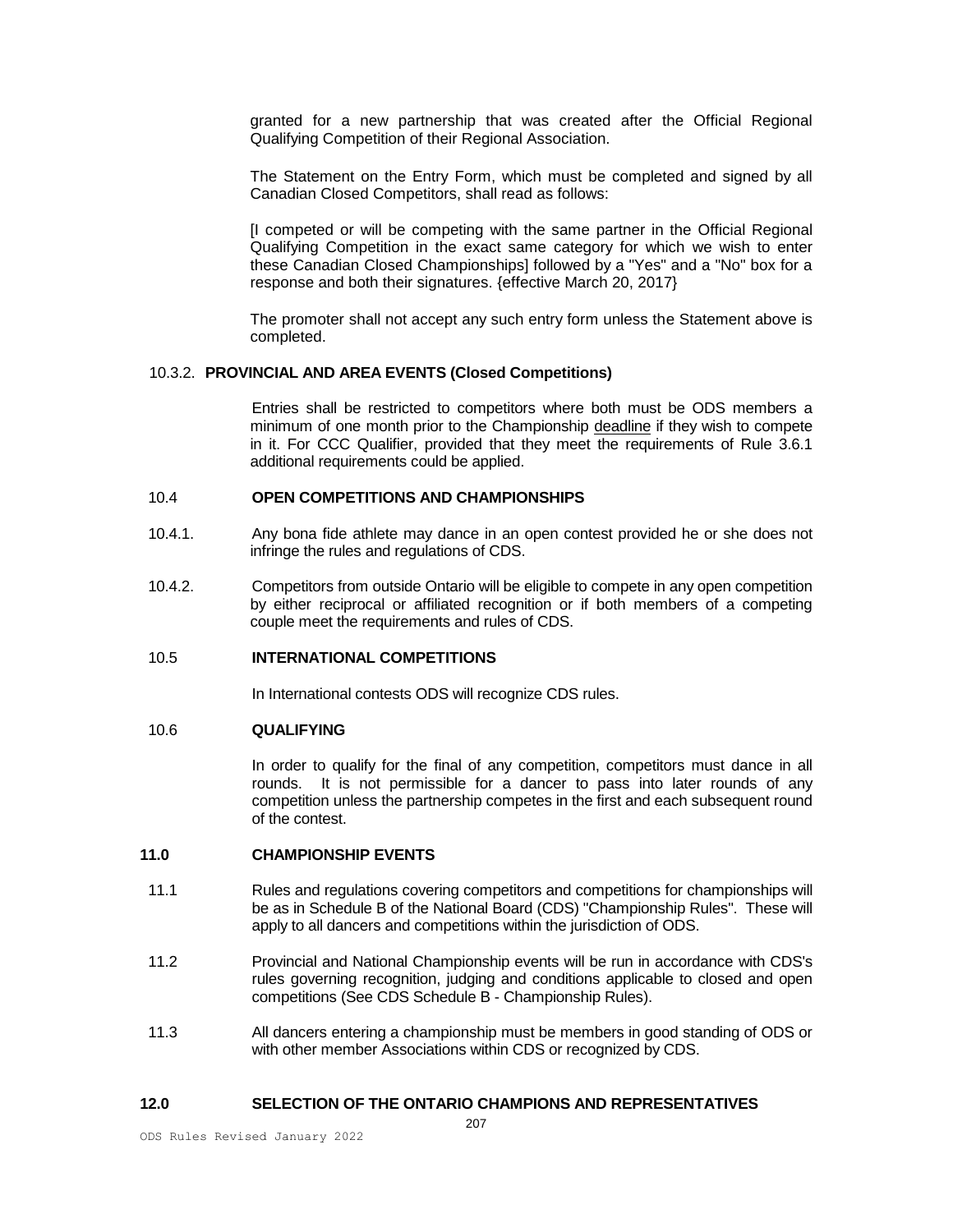- 12.1 The Association will register all Ontario Dancesport competitors so that recognition may be accorded reigning champions and bring order to the competitive field.
- 12.2 ODS will use the **Ontario Closed Championship** to choose Ontario's official representatives for the National Interprovincial Competitions and team matches. The semi-final and/or final rounds of the championships (Standard & Latin) may be split into two heats.
- 12.3 The couples will be placed first to sixth, in both Standard & Latin American categories, and from these positions will be selected the Ontario representatives, depending upon availability, in order of merit. The 10 Dance representatives will be the highest placed couple in both categories, in order of merit.
- 12.4 In the event that none of the qualified competitors are available, the Executive may at their discretion nominate the competitor to fulfil the needs from the general register of competitors.
- 12.5 Any athlete chosen to represent Ontario must be a member in good standing of the Association. In Canadian Closed Championships or the Ontario Closed Championships, one member of a partnership must be a Canadian Citizen. The second member, if not a Canadian citizen, must satisfy the Board that:
	- a) Under Canadian law he/she is permitted to travel out of and back into Canada;
	- b) He/she has elected in writing his or her intention to compete in DanceSport exclusively for Canada during the calendar year prior to the said Championships; and
	- c) He/she has not represented another country in a DanceSport competition during the 8 months prior to the said Championships except when the competitor has received consent in writing to the change in representation from each of the two relevant WDSF Members, and then the competitor may immediately represent Canada. A competitor having represented one country in any WDSF World Championship or any WDSF World Cup is not permitted to represent Canada in any WDSF Championship or WDSF Cup competition until a period of 12 months has elapsed since the last representation. Therefore they would not be eligible to compete in the Canadian Closed Championships or its qualifiers until the one year has elapsed.
- 12.6 Athletes chosen to represent Ontario at the Closed Canadian Championship with a view to representing Canada at an international event must be members of ODS as evidenced by a current membership card and entry in the Official Master Register.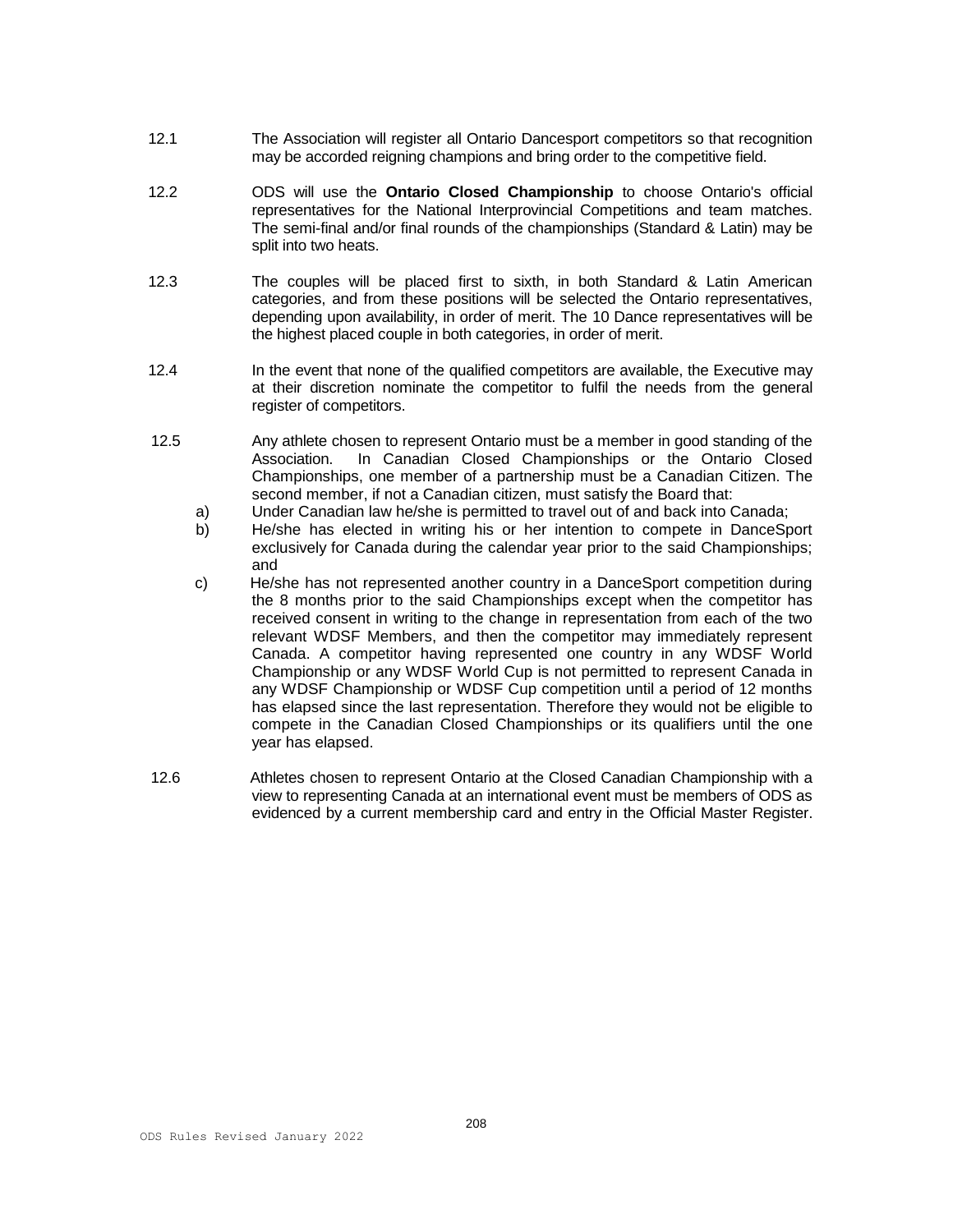Such representatives must possess the required qualifications dictated by CDS. ODS will only sponsor financially the ODS member if an interprovincial partnership should win the Ontario Closed.

- 12.7 All negotiations for the appearance of Ontario competitive dancers in provinces outside Ontario shall be carried out between ODS and the corresponding governing body of the province concerned. Any Ontario teams intending to accept an invitation to participate in a contest in another province must obtain permission from ODS. This only applies where competitors or teams are invited as 'Representatives of Ontario'.
- 12.8 All negotiations for the appearance of Canadian competitive dancers in countries outside Canada shall be carried out between CDS and the corresponding governing body of the country concerned. Any Canadian teams intending to accept an invitation to participate in a contest in another country must obtain permission from CDS. This only applies where competitors or teams are invited as 'Representatives of Canada'.
- 12.9 All decisions respecting Canadian entries in WDSF World (Open and Closed) Championships are at the absolute discretion of the CDS Board. For further clarification, but not to limit the generality of the preceding sentence, neither the CDS Board nor the CDS General Meeting is obliged to choose any certain couple for entry in WDSF World (Open and Closed) Championships. CDS does not have any obligation to any couple registered in CRAD to enter them in any WDSF World (Open and Closed) Championship, or to enter any Canadian couple in any WDSF World (Open and Closed) Championship in any year. Entry by Canadian couples in WDSF World (Open and Closed) Championships is a privilege, not a right, and is based on all considerations which the CDS Board or CDS General Meeting chooses in their absolute discretion to take into account.

Once an entry in a WDSF World (Open and Closed) Championship is made by CDS, it can be revoked by the Board in its absolute discretion and replaced by another entry in its absolute discretion, or not replaced by any entry whatsoever, as the CDS Board or the CDS General Meeting in its absolute discretion deems to be in the best interests of the sport.

All couples wishing to compete in a WDSF Closed and Open World Championships must compete in the Canadian Closed Championships and its qualifiers in that same year at the same age and style that they wish to compete in at the WDSF World Closed and WDSF World Open Championships.

The selection of CDS representatives to the WDSF World Championships or WDSF World Cups will be decided by the CDS Board after each night of the Canadian Closed Championships. If a couple notifies CDS and/or CDS becomes aware of and confirms that the couple has split then the couple will be taken off the list and will not be considered for future invitations

It will be at the CDS Board's discretion if athletes who have competed in National, Continental, or World Championships/Cups of another Dancesport system will receive financial bursary to represent CDS at WDSF World Championships or Cups.

# **13.0 PENALTIES FOR RULE VIOLATIONS**

 13.1 A special sub-committee chosen from the Executive and made up of the President, Vice-President, Membership Chairperson and three other members will consider all violations. Disciplinary action where necessary, will be in accordance with the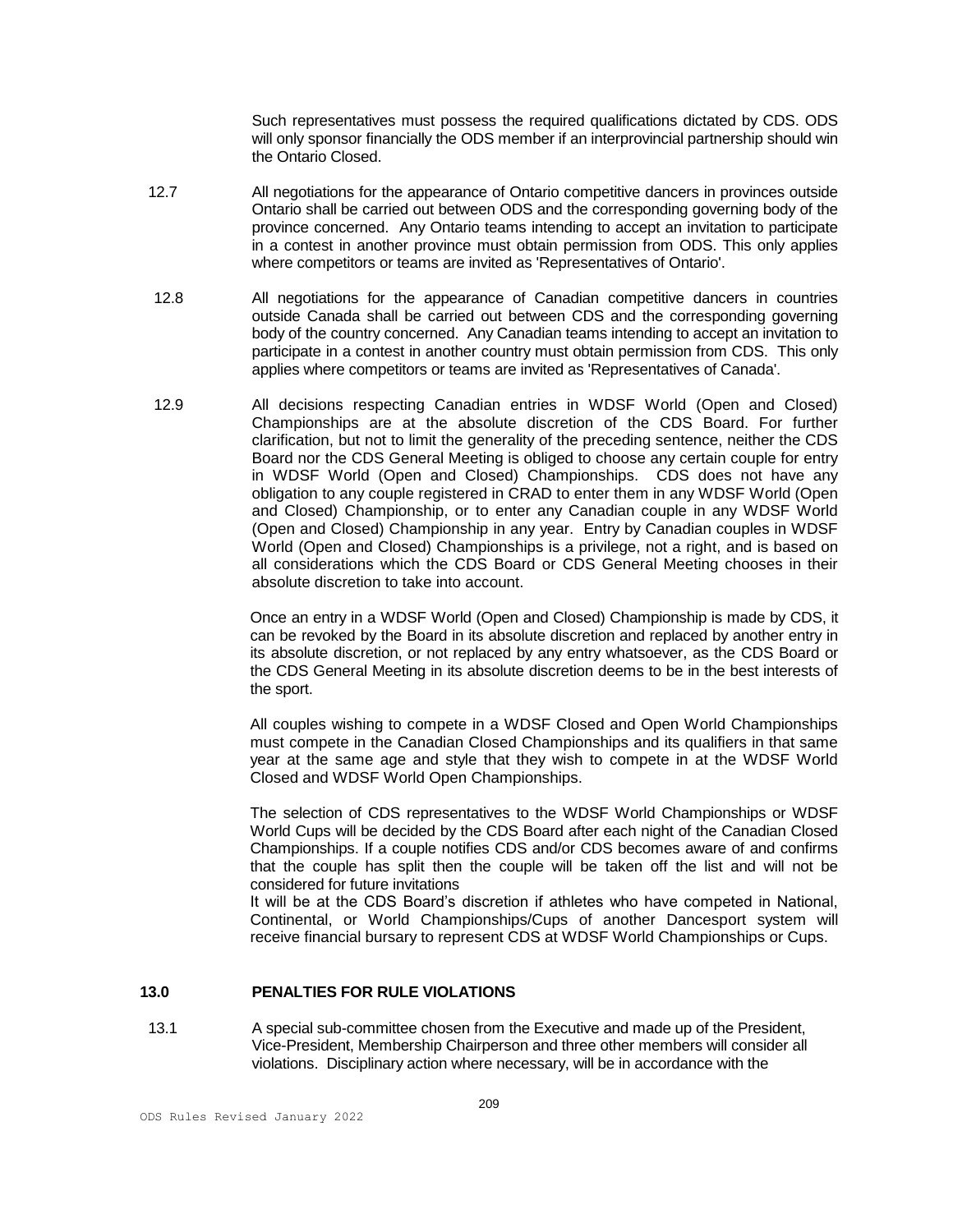Association's rules and regulations. In the case of non-ODS members, the committee will recommend what action should be taken.

#### 13.2 **DRESS CODE VIOLATIONS**

Warnings will no longer be given for violations. The competitor will not be allowed to compete, if he or she is not dressed in accordance with the dress code rules. Penalties for not adhering to the dress code, will apply to adult and youth as well as juvenile and junior categories.

#### 13.3 **OTHER RULE VIOLATIONS DURING COMPETITION**

- Couple is warned by penalty judge for any infraction in the first round of a competition.
- If the infraction is repeated in subsequent rounds except the final, the couple must receive 0 points in that particular dance for that round.
- If the infraction occurs in the final round then:
	- a) for the first violation they are reduced one placing in that dance;
	- b) for the second and any subsequent violations the couple must be placed last in that dance.
- In the case of a tie, the couple with the least number of infractions is placed higher.

#### **14.0 REINSTATEMENT (See CDS Rule 9)**

- 14.1 DanceSport Professional dancers (hereinafter referred to as "Professionals") who wish to regain amateur status must apply in writing to ODS or authority in which they reside. ODS may, upon receipt of such application, decide whether reinstatement of amateur status (hereinafter referred to as "reinstatement") should be granted, and, if so, under what conditions and terms it should be granted and will forward their recommendation to the CDS Board for the final decision. A non-refundable processing fee of \$150 must accompany this application. Payable \$100 to ODS & \$50 to CDS. {effective April 1, 2010}
- 14.2 When considering applications for reinstatement made by Professionals, ODS will examine certain criteria in its consideration, including but not limited to the following:
	- a) Total amount of money and money's worth earned as a Professional;
	- b) Style and level of dancing attained, taught and demonstrated, or any of them;
	- c) Total amount of time spent teaching dancing or engaging in other dance related activities as a Professional;
	- d) Professional training and Professional exams taken, and the results thereof;
	- e) Professional competitions entered and the results;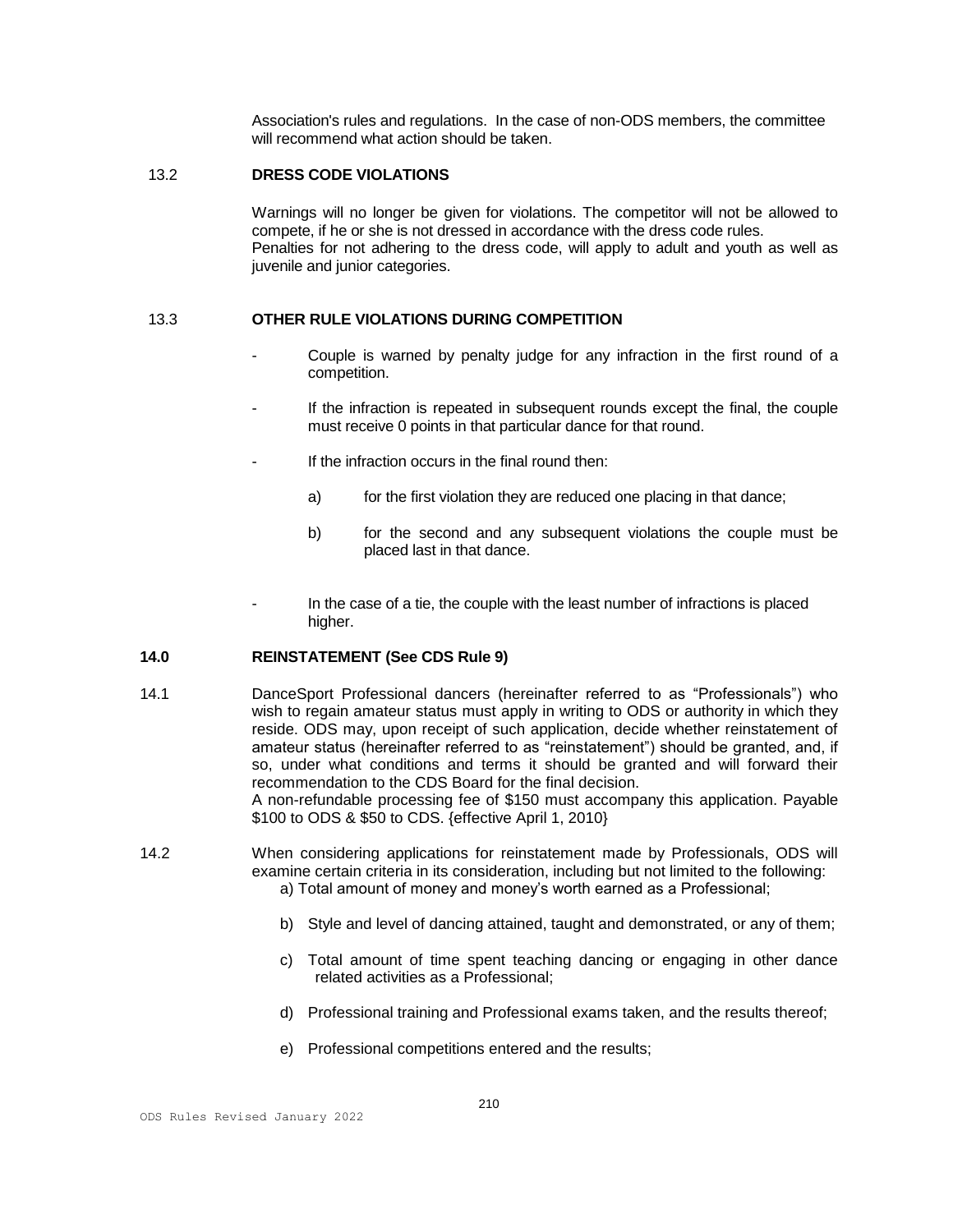- f) Current or past membership in a recognized Professional Association, length of membership therein, offices held therein, and classification granted or attained therein; and
- g) Time elapsed since last activity as a Professional.
- 14.3 If an athlete loses amateur status due to conduct prejudicial to the sport of dancing, or if ODS or ODS's management committee or equivalent resolves that reinstatement is unfair to other amateur dancers (referred to in these Rules as "Amateurs"), it may refuse reinstatement to such a dancer.
- 14.4 If an applicant athlete disagrees with CDS's refusal to reinstate that athlete as an amateur, an appeal lies to the CDS Board.
- 14.5 Should an amateur athlete be reinstated and they again breach their amateur status, reinstatement would not be granted a second time. {effective April 1, 2010}
- 14.6 The waiting period for reinstatement as an amateur and prior to admission to ODS and CDS shall be a minimum of six months from the last professional activity of the applicant. This waiting period could be lengthened at the recommendation of ODS or CDS Board. {effective April 1, 2010}
- 14.7 A reinstated athlete will receive no funding from CDS or ODS for a minimum of two (2) years. {effective April 1, 2010}
- 14.8 A reinstated dancer cannot stand for an ODS or CDS position on the ODS or CDS Board for a period of two (2) years after reinstatement. {effective April 1, 2010}
- 14.9 A reinstated athlete has only a period of 30 days within which he/she must become an ODS member. If he/she does not, then his/her reinstatement is null & void. {effective April 1, 2010}
- 14.10 Please refer to Schedule H: Guideline on Reinstatement of an Amateur Dancer in the CDS Rule Book, for details on eligibility and the reinstatement process.

#### **15.0 BASIC COMPETITION RULES**

 Promoters **MUST** follow these rules if they wish ODS to sanction the competition for ODS competitors.

- 15.1 A maximum of seven (7) or less couples constitute a final. Eight (8) or more couples necessitate a semi-final.
- 15.2 It is compulsory that at least 50% of the competitors taking part shall pass forward to the next round.
- 15.3 Semi-finals: Due to recent Rule changes by the WDSF and CDS, it is permitted (but not compulsory in Ontario) to dance the semi-final in two heats. Competitors reaching the final **must** dance in one heat. (The only exception to this is if the floor is too small **and** an ODS executive has given prior approval. In this case the heats must be mixed for each dance so that all competitors have an equal chance. Usually this would only be considered for the Quickstep.)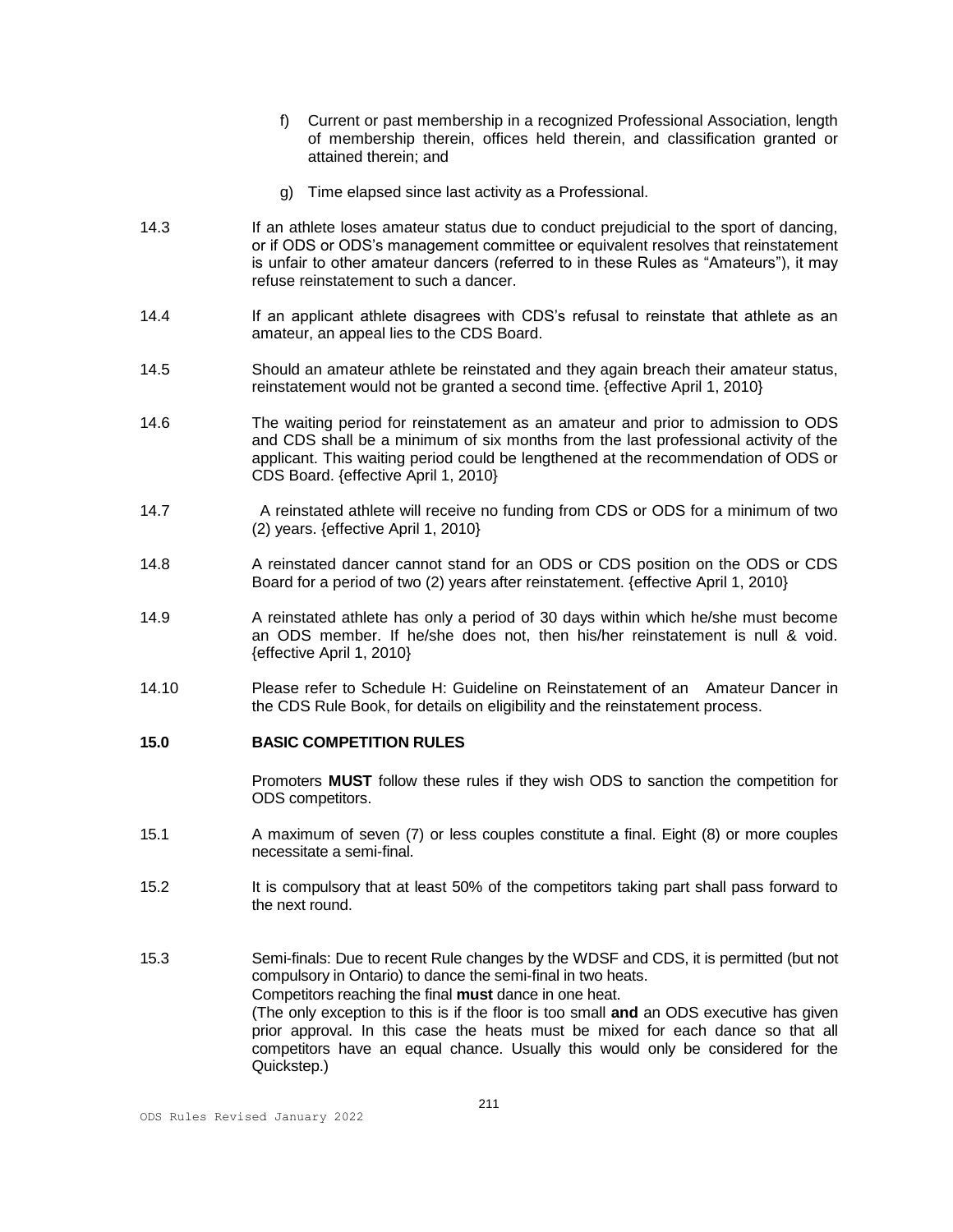- 15.4 The floor size must be adequate. (Championship rules state: sixty(60) by thirty-five (35) feet) (18.5m. X 11m.)
- 15.5 Separate changing rooms for male and female competitors shall be provided.
- 15.6 The dances competed in must be the same ones advertised on the flyer.
- 15.7 The same piece of music shall be played for all heats in a round, but a different piece of music may be played in subsequent rounds.
- 15.8 There must be adequate intervals of time between rounds and competitions.
- 15.9 In all rounds the music played shall be a minimum of one and a half (1 1/2) minutes and a maximum of two (2) minutes duration for the Waltz, Tango, Viennese Waltz, Slow Foxtrot, Quickstep, Samba, Cha-Cha-Cha Rumba and Jive. b) the required duration of competition for the Paso Doble shall be as a minimum up to the second highlight and as a maximum up to the end (3rd highlight).
- 15.10 The tempi for each dance shall be:

| Waltz<br>Tango<br>Viennese Waltz 58-60 bars/min | 28-30 bars/min<br>31-33 bars/min | Samba<br>Cha-Cha<br>Rumba | 50-52 bars/min<br>30-32 bars/min<br>25-27 bars/min |
|-------------------------------------------------|----------------------------------|---------------------------|----------------------------------------------------|
| Slow Fox-trot                                   | 28-30 bars/min                   | Paso Doble                | 60-62 bars/min                                     |
| Quickstep                                       | 50-52 bars/min                   | Jive                      | 42-44 bars/min                                     |

- 15.11 A minimum of five (5) judges shall be used. It is recommended that an odd number of judges be used. All judges must hold a qualification recognized by ODS.
- 15.12 Judges are under no obligation to justify their adjudication of competition couples. During the competition or in the interval between competition rounds, a judge may not discuss any competitor's performance with that or any other competitor, or with any spectator, except in his or her capacity as Chairperson of judges.
- 15.13 Where there is more than one heat in a round and each judge has been requested to vote for a certain number of couples to go forward to the next round, the number of couples selected from each heat to make up this number shall be at the discretion of each voting judge. In all rounds the judges must vote for the full number of couples required to be returned.
- 15.14 In the final, a judge may not 'tie' two or more couples in any one or more dances.
- 15.15 Judges who cohabit must not serve on any judging panel at the same time.
- 15.16 No judge may judge a competitor to whom the judge is related, married to, or with whom the judge cohabits, unless each obtains prior authorization in writing from the organizer and ODS. A relation shall be defined as a member of one's immediate family from grandparents down to grandchildren.
- 15.17 A penalty judge **must** be hired for all medal competitions.
- 15.18 A chairperson of judges is only compulsory for championships and must hold a qualified scrutineer's certificate and suitably recognized adjudication credentials.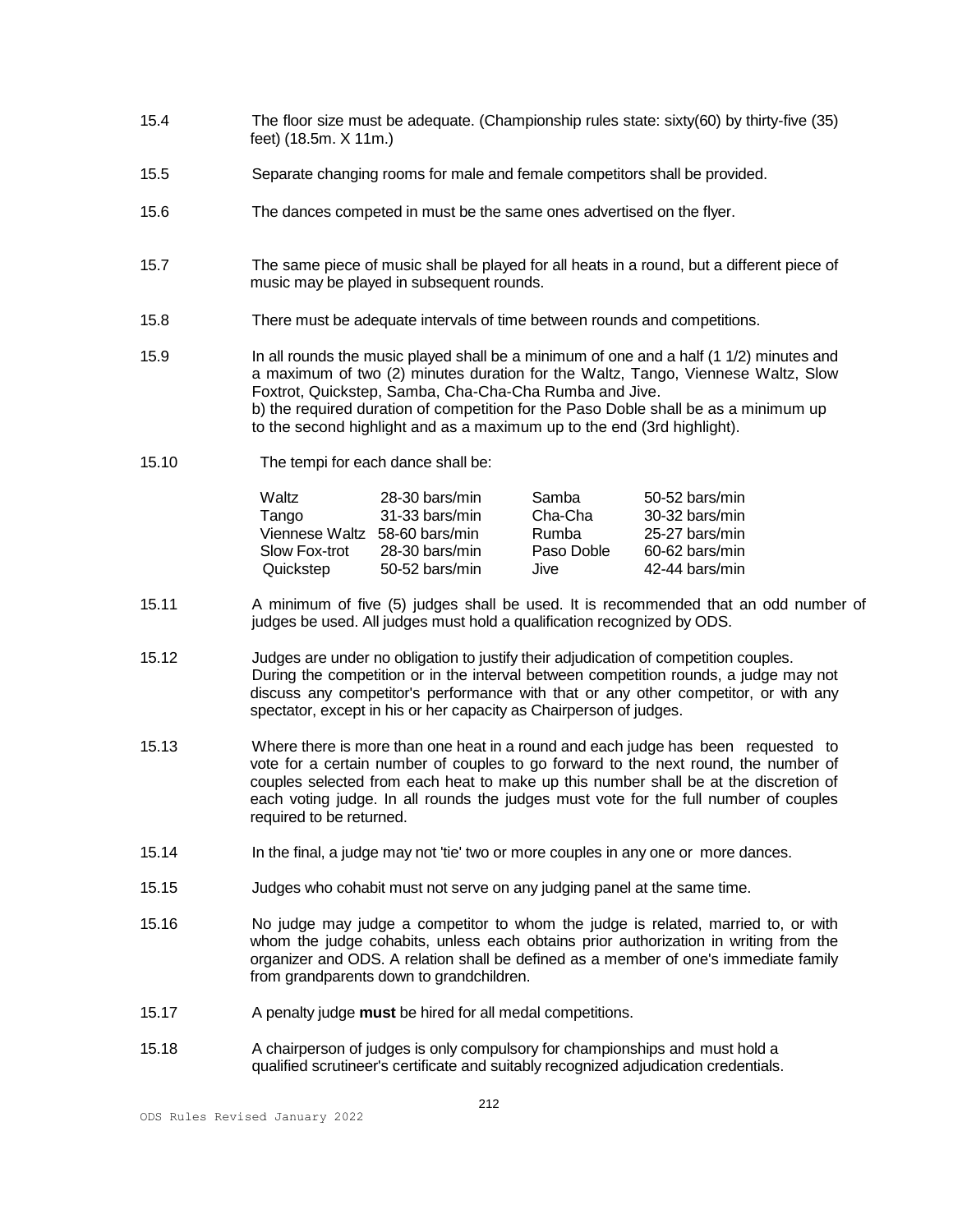- 15.19 Promoters are not allowed to hold practice rounds of competitors of a particular event in front of the judges.
- 15.20 It is recommended that competitors be notified of recalls prior to the M.C. announcing them. (either by notice board or floor manager).
- 15.21 The promoter must engage a qualified scrutineer. The scrutineer's results along with the list of competitors must be forwarded to the ODS membership chairperson within 2 weeks of the competition.
- 15.22 Competitors shall be given a reasonable opportunity to inspect the scrutineering sheets after the announcement of all of the results and prior to leaving the competition hall.
- 15.23 The M.C. shall announce the final results in the reverse order of merit, from last to first.
- 15.24 Competitors must remain in costume for awards, unless more than one (1) hour has lapsed from the completion of their event. In championship events **all** competitors must remain in costume to receive their award.
- 15.25 No amateur competition may be entitled a Championship, and no amateur Championship may be awarded, without the prior authorization in writing of ODS.
- 15.26 Competitors must dance with the same partner for all categories on the same competition. The only exception is when they are switching to standard or latin.
- 15.27 Effective July 13,1997, ODS will charge **all** promoters, a sanctioning fee to run an Amateur competition.
- 15.28 Lifts are not permitted in any of Standard, Latin or Ten Dance Competitions. For further clarity, a lift is any movement during which one of the dancers has both feet off the floor at the same time with the assistance or support of the partner. The chairman can disqualify couples using lifts in their dance performance.

# **16.0 Issues not covered by the published rules**

Should any issue arise which is not covered by these rules, it shall be referred to the Executive Committee of ODS for consideration. Their decision shall be final.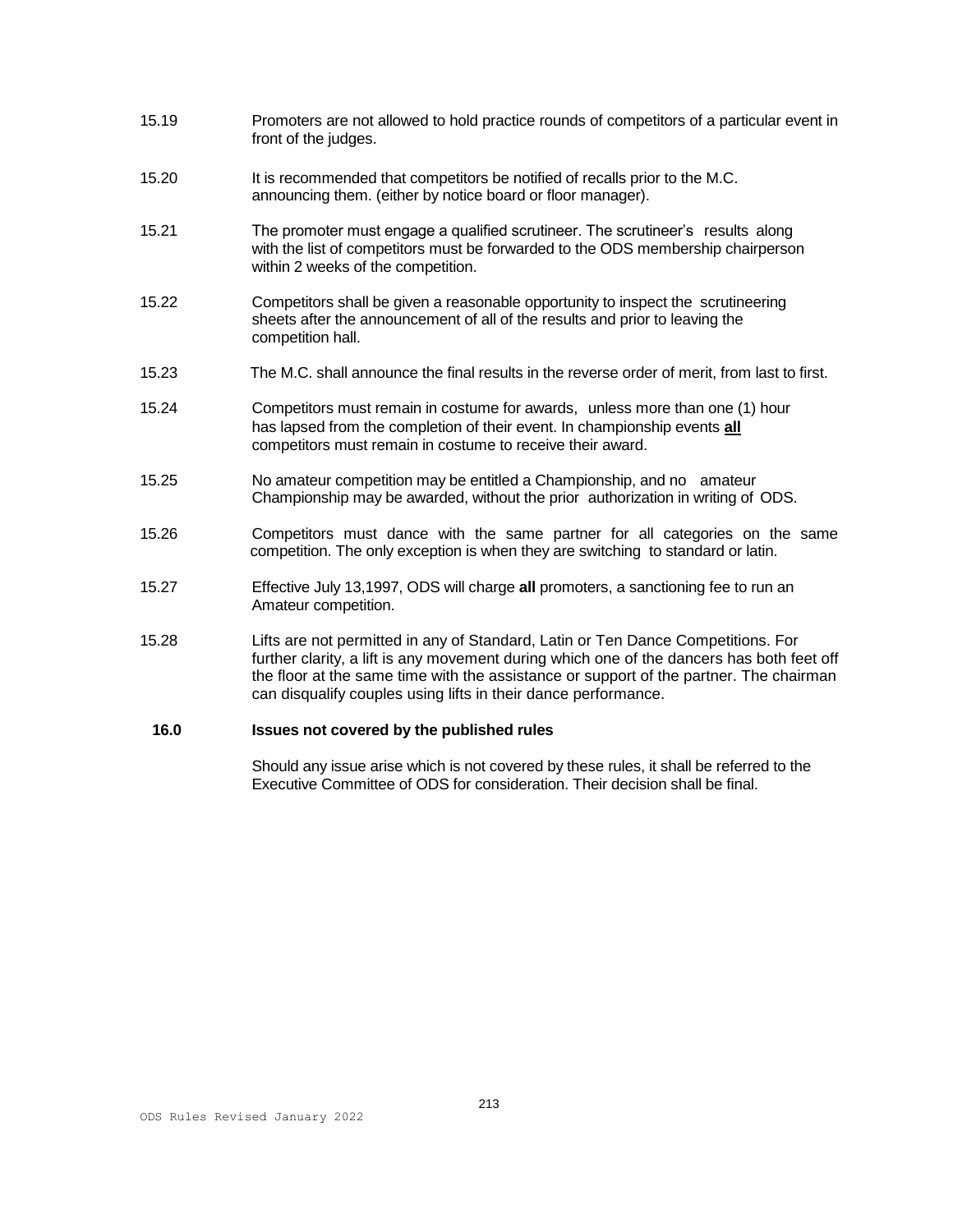# **O.D.S. COMPETITORS' CODE of ETHICS**

- 1. When a competitor shows up at a competition, he/she must at any time conduct himself/herself in a civil and sportsmanship manner
- 2. A competitor must be present and prepared to compete one half hour (1/2) before the published and scheduled start time of a his/her competition, since a competition organizer may adjust the published schedule without being obliged to wait.
- 3. A competitor must register himself/herself only in the categories to which he/she is admissible.
- 4. A competitor who registers in a competition must accept the judges' decision as being final. No possibility of appeal will be considered except if it can be proven that there was a mistake in scrutineering.
- 5. No competitor must harass or question a judge on his/her personal reasons for the rank awarded.
- 6. When a competitor is on the dance floor to participate in a parade and or to receive a trophy or award, he/she must do so in appropriate dance costume. He/she must not at any time wear a studio jacket (windbreaker), robe or any other inappropriate clothing.
- 7. A competitor who removes a scrutineer's result posting, will be liable to a sanction or discipline.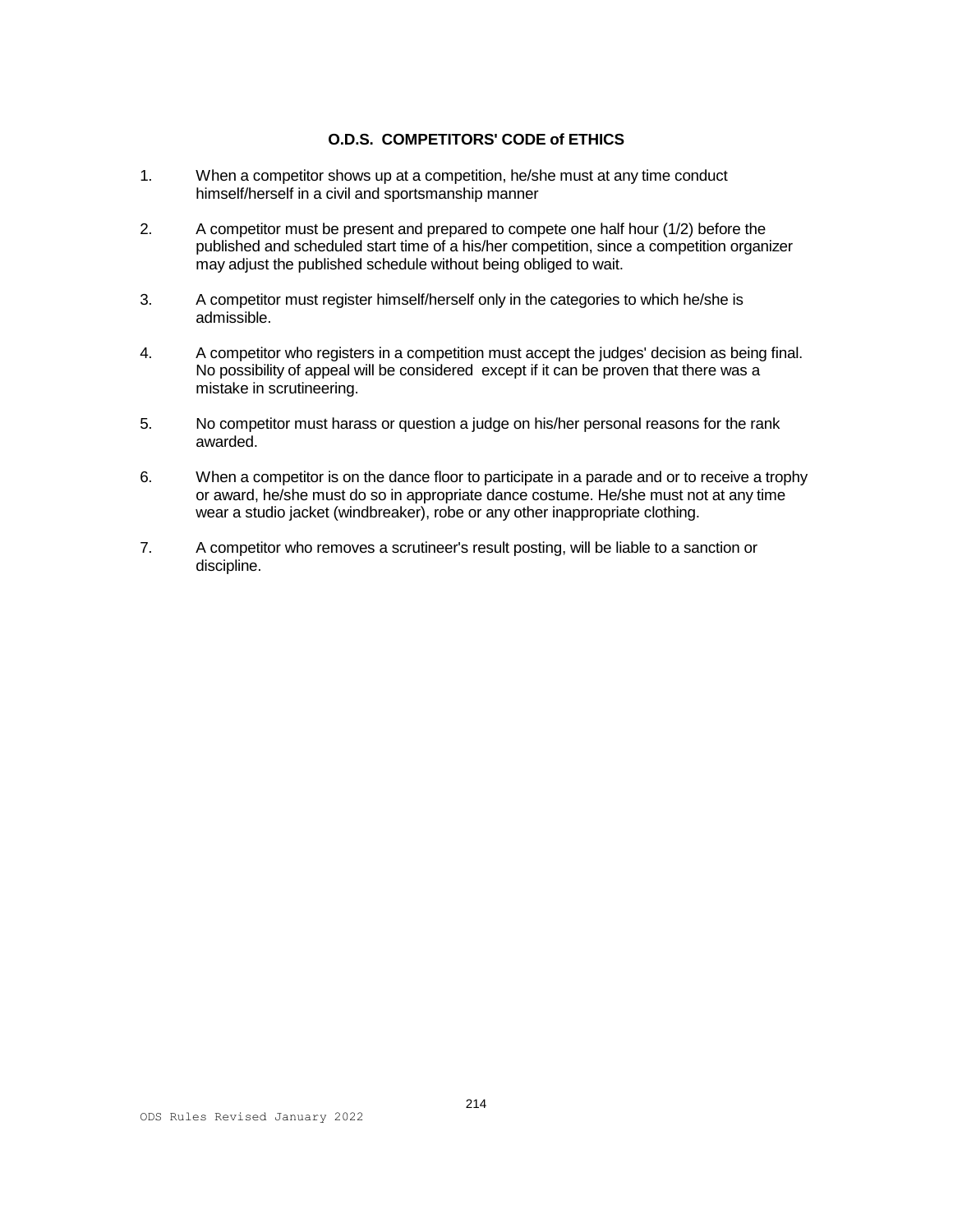#### Appendix 1 **Rules of Amateur Teaching (CDS Rule 8)**

- 8.01 Competitions between amateurs and professionals are prohibited.
- 8.02 An amateur is one who does not earn his livelihood from participation in DanceSport.
- 8.03 Commercial teaching and coaching activities in DanceSport in Canada shall not be restricted to any limited group of people except on the basis of skill or knowledge. An Athlete loses Amateur Status if he or she works as a dancing teacher, as a paid assistant to a teacher, as a paid dancing partner, or as a paid demonstrator except that an Athlete may teach dancing and coach DanceSport for pay without losing Amateur Status provided he or she:
	- a) is at least 16 years of age;
	- b) is a member in good standing of his or her Regional Association and is registered in the Canadian Registry of Athlete Dancers (CRAD);
	- c) meets at least one of the following four criteria:
		- 1.) qualifies according to the competition rules of his or her Regional Association to compete at the Championship Level in that region and has competed at the Championship level for at least 2 years, or alternatively qualifies at a level of competitive skill and accomplishment determined by the Board, and is a member of a couple who places in one of the following {effective March 20, 2017}:

i) in the Canadian Closed Championships all the Finalists in Under 21, Adult, and Senior I if a semi-final is held or top three (3) if there is a minimum of six (6) couples in the final and only the champion if only 3 couples are in the final.

- ii) in the Canadian Closed Championships the top three (3) couples in Youth, Senior II, III, and IV if a semi final is held or only the top two (2) couples if there is a minimum of 6 couples in the final.
- iii) The Regional champion in either one of the Regional Qualifier or the Regional Closed Championship, which is to be determined by the Regional Association in advance of the competition, in Adult, Under 21, & Senior I levels only if there is a minimum of 5 couples in the final of that category
- iv) top 2 in the Canadian Ten Dance as long as a Ten Dance Championship was held;
- 2.) qualifies according to the competition rules of his or her Regional Association to compete at the Championship Level in that region and has competed at the Championship level for at least 2 years, or alternatively qualifies at a level of competitive skill and accomplishment determined by the Board, AND is an Athlete who otherwise is permitted to teach under this Rule 8.03 and who holds a valid and subsisting teaching certificate issued by the Ministry of Education of the Canadian province in which he or she resides or in which he or she works as a school teacher;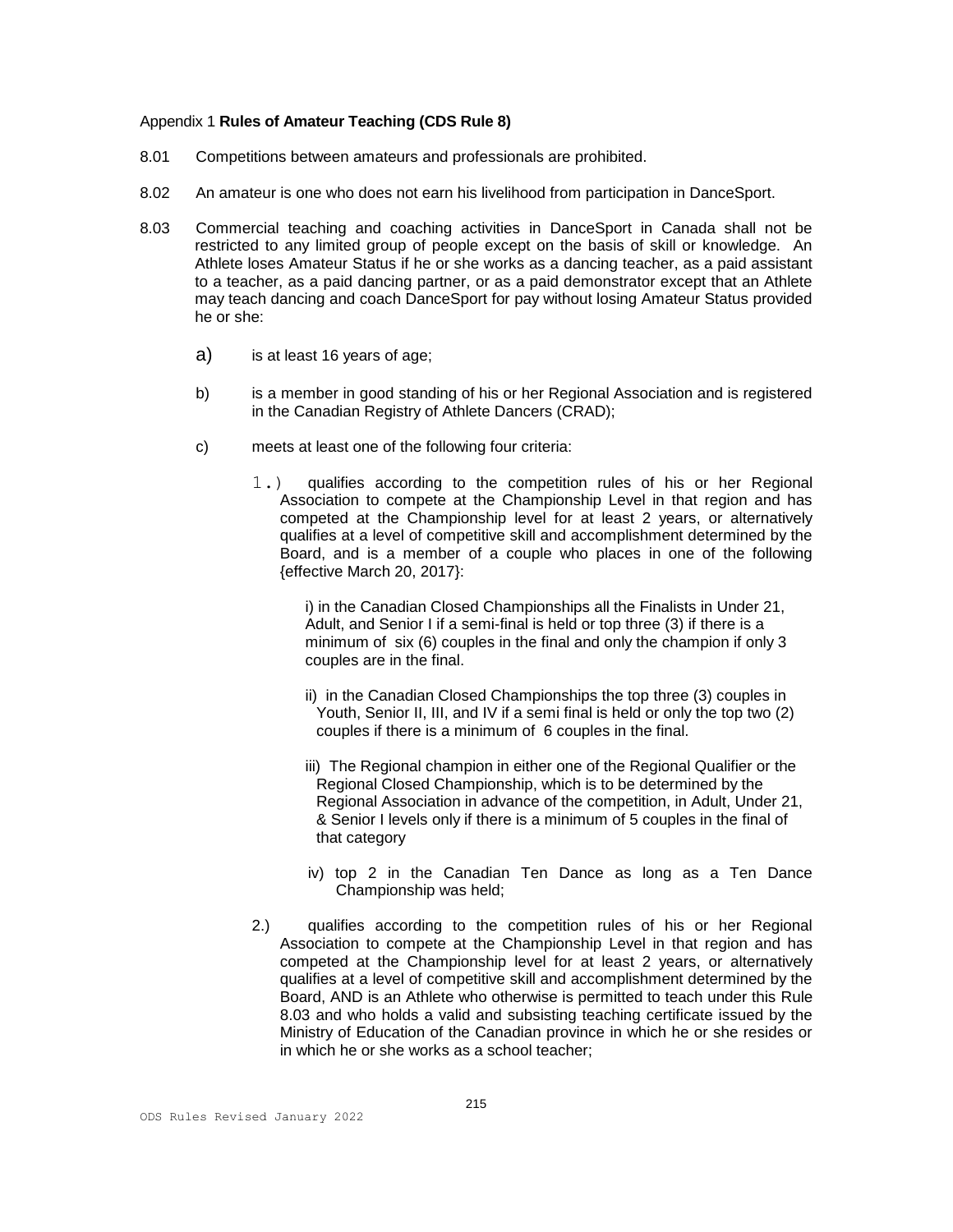- 3.) has not competed at the Championship level for at least two years but is otherwise a qualified educator who holds a valid and current teaching certificate issued by the Ministry of Education of the Canadian province in which he or she resides or in which he or she works as a school teacher. In this case, the Athlete may only teach basic fundamentals of DanceSport from Kindergarten to Grade 12 and only within the school environment as part of the physical education or appropriate program at that school. They are not eligible to take the Athlete Teaching exam and do not qualify to have a professional mentor and therefore are not to coach DanceSport or work out of any professional dance location or business.
- 4.) makes the top 24 in a WDSF World Adult Standard or Latin Championship or top 12 in a WDSF World Adult 10-Dance Championship [World Championship does not include World Cup], and is either a Canadian Citizen or qualifies under Rule 7.04 to represent Canada. In this case, the Athlete must re-qualify pursuant to Rule 8.03 g;
- d) only teaches steps or movements set out in that Regional Association's competitive syllabus, or alternatively steps or movements determined by the Board;
- e) (notwithstanding the terms of any other part of these Rules) submits to the Treasurer and his or her Regional Association on or before January 31st of each year an accounting of :
	- i) his or her earnings from such teaching in the previous calendar year, and
	- ii) a summary of dance related expenses in the previous calendar year.

Athletes should be prepared to make available all receipts for, or reasonable records of, these expenses upon request or audit;

- f) remits to that Regional Association upon its or the Treasurer's request, any earnings from such teaching which exceed the documented dance-related expenses, in trust for his or her future dance-related expenses, or after the lapse of one year without a claim for such expenses, for use by that Regional Association according to law;
- g) pays a fee, as set out in Schedule A to the Corporation's Bylaws, per year or part thereof.
- h) signs the form of Release of CDS and its Board as set forth herein before commencing teaching;

#### **RELEASE**

I, *(name of Athlete or where an Athlete is not of the age of majority in the Province in which he or she resides, the name of his or her legal guardian on behalf of the Athlete),* the undersigned, in return for *(name of Athlete's Regional Association)* and Canada DanceSport (CDS) to permit me to teach under CDS Championship Rule 8.03, hereby release *(name of Athlete's Regional*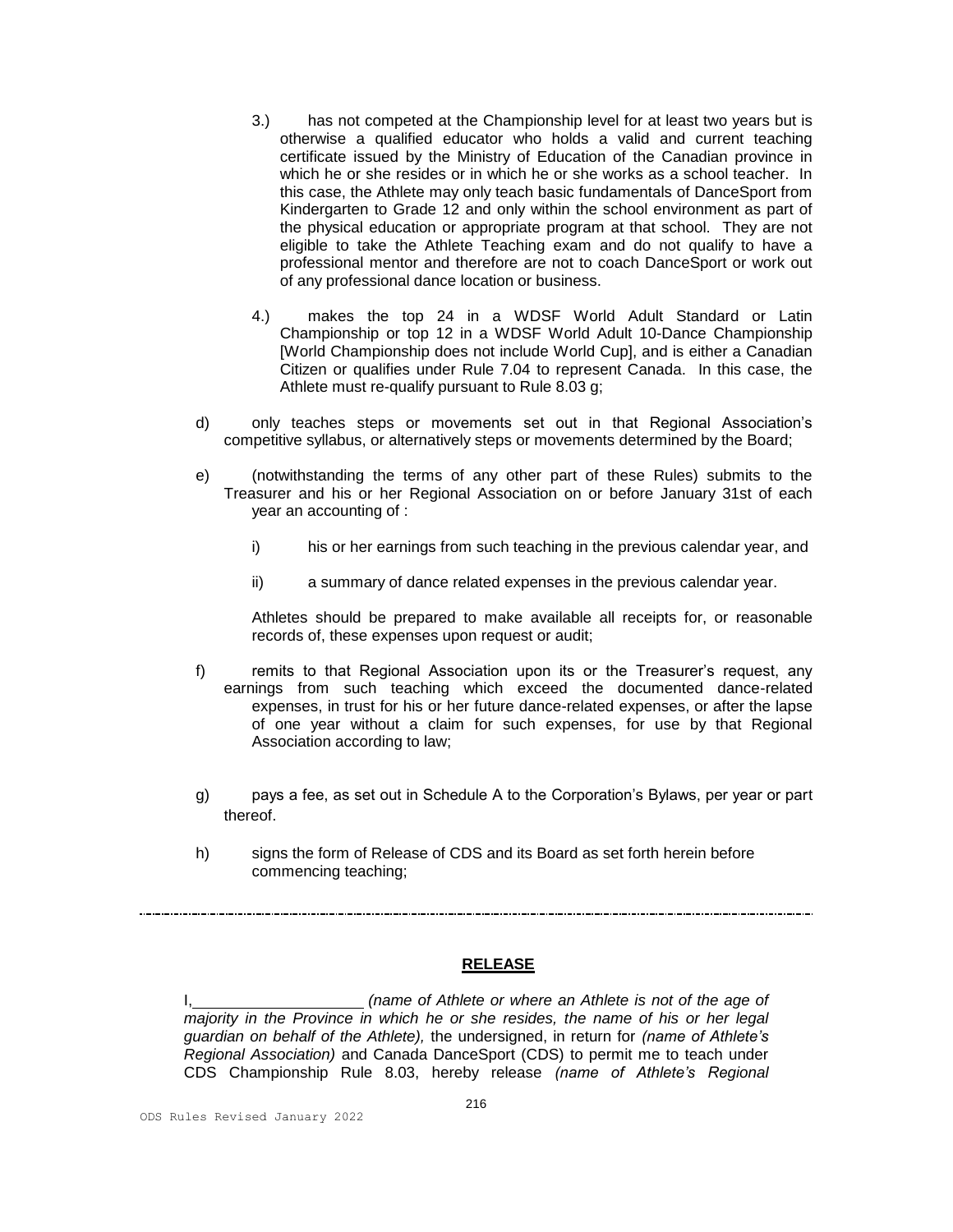*Association)*, CDS and the World DanceSport Federation (WDSF) (hereinafter referred to as "the Associations") from any and all actions, causes of action, claims, demands, and damages howsoever arising which hereafter I may have against the Associations by reason of any action or decision which may be taken against me by a third party or third parties in whole or in part because I have engaged in teaching of dancing in any way. In particular, but without limiting the generality of this Release, I understand that many DanceSport adjudicators might take the position that they may not judge an *Athlete* who has taught dancing or coached DanceSport, and that accordingly if I teach as permitted under the CDS Championship Rules, I may be at risk of not being judged by some DanceSport adjudicators. All risks that I undertake by teaching dancing or coaching DanceSport are accordingly my own risks, and I may not look to *(name of Athlete's Regional Association)*, CDS or WDSF for any damages, contribution or other relief with respect thereto.

I acknowledge that I have been given the opportunity to seek legal advice regarding my rights and obligations (or the rights and obligations of the minor of whom I am a guardian) under this Release, prior to signing it.

| DATE SIGNED:         |            |
|----------------------|------------|
| NAME:                | SIGNATURE: |
| <b>WITNESS NAME:</b> | SIGNATURE: |

See CDS Rules for Latest Details and contact ODS for all documents regarding Amateur Teaching.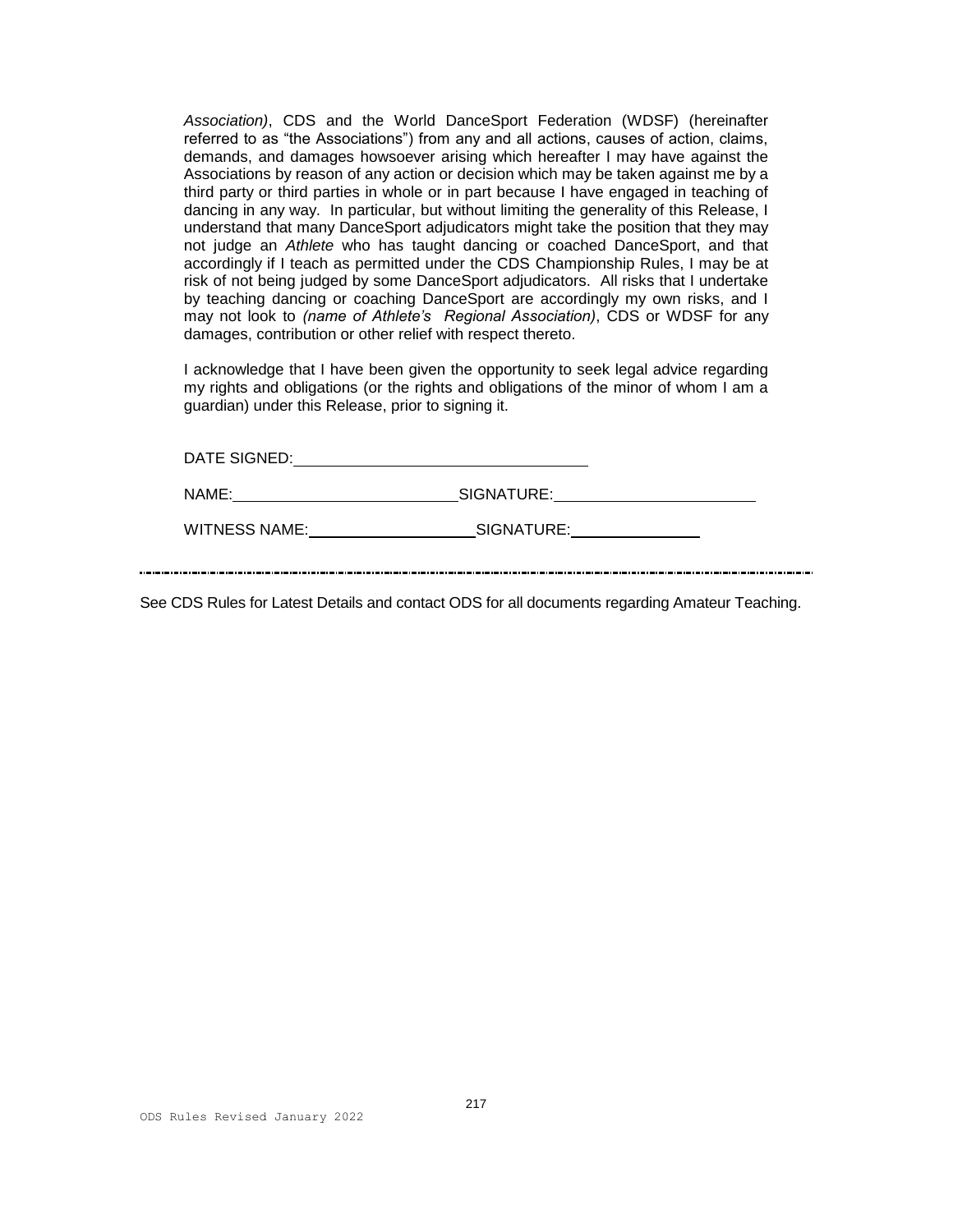# Appendix 2 **CANADA DANCESPORT HARASSMENT, BULLYING, and DISCRIMINATION POLICY**

### **POLICY STATEMENT**

Canada DanceSport is committed to providing an environment in which all individuals are treated with respect and dignity. Each individual has the right to participate in a respectful environment free from bullying, harassment and discrimination.

### **1. DISCRIMINATION**

- a) Every Canada DanceSport registrant is entitled to participate free from discrimination. Canada DanceSport strictly prohibits unlawful discrimination, including discrimination on the basis of race, colour, national place of origin, ancestry, sex (including pregnancy), religious beliefs, age, physical or mental disability, sexual orientation, gender identity or expression, family or marital status, or any other ground or characteristic protected under applicable provincial human rights legislation ("Protected Characteristics").
- b) This policy addresses discrimination as contemplated by the applicable provincial human rights legislation. Under this policy, "discrimination" is differential treatment on the basis of Protected Characteristics. Discrimination may also be found where a requirement, qualification or factor exists that is not discriminatory on its face but results in the exclusion, restriction or preference of a group of persons who are identified by a prohibited ground of discrimination, and cannot be demonstrated to be reasonable and justified in the circumstances.

#### **2. BULLYING AND HARASSMENT**

- a) Harassment may relate to a form of discrimination set out in human rights legislation, but it does not have to. Discriminatory harassment includes harassment related to race, sex, religious creed, color, national origin, ancestry, disability or medical condition or age.
- b) Bullying and harassment are any behaviour that demeans, embarrasses, humiliates, or verbally abuses a person and that is known or would be expected to be known to be unwelcome. Prohibited conduct includes but is not limited to the following behaviours:
	- (i) written or verbal abuse or threats, including swearing;
	- (ii) intimidating conduct or gestures;
	- (iii) unwelcome remarks, jokes, taunts;
	- (iv) unwelcome physical contact;
	- (v) physical or sexual assault;
	- (vi) vandalism of personal property;

(vii) abuse of authority which undermines performance or threatens an individual's career;

218

(viii) racial, religious or ethnic slurs;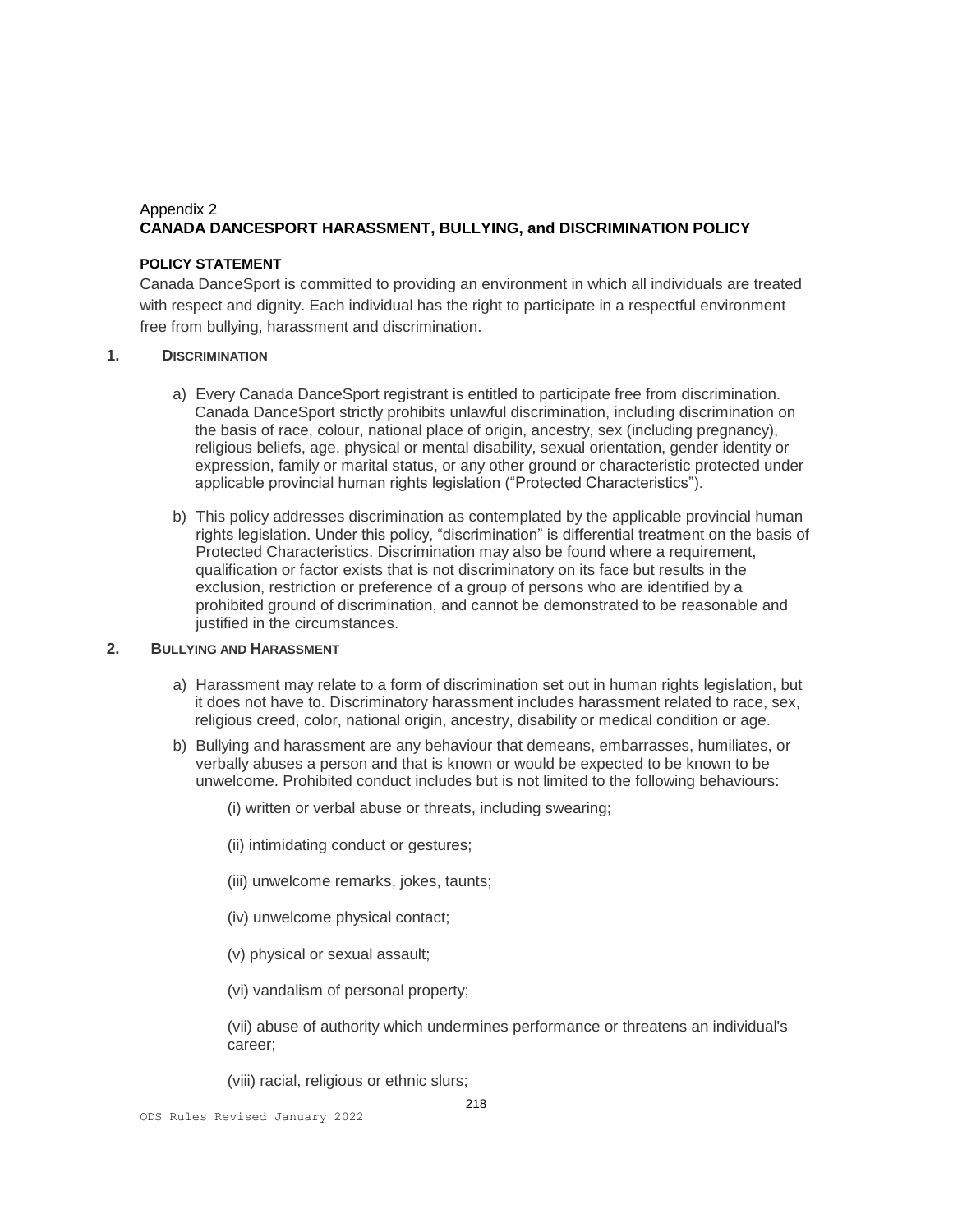(ix) practical jokes which cause awkwardness or embarrassment, endanger a person's safety, or negatively affect performance;

(x) unwelcome sexual flirtations, advances, requests for sexual favours, or invitations, whether indirect or explicit;

(xi) unwelcome comments, innuendo, taunting, or questions about a person's looks, body, attire, age, race, religion, sex, sexual orientation, or sex life;

(xii) displays of pornographic, racist or other offensive or derogatory material;

(xiii) leering, whistling, or other suggestive or obscene gestures;

(xiv) condescending, paternalistic or patronizing behaviour which undermines selfesteem, diminishes performance, or adversely affects the DanceSport environment.

- c) Sexual harassment may be directed at registrants of the same sex or the opposite sex.
- d) This repetitive improper behaviour is insulting, intimidating, humiliating, malicious, degrading, or embarrassing. The improper behaviour does not have to be made with the intent to harass or discriminate, to be in violation of this policy.

## **3. APPLICATION OF THIS POLICY**

- a) This policy applies to all registrants of Canada DanceSport, including officials, coaches, athletes, volunteers, Regional Board of Directors, Associate and Division Board of Directors, and the Canada DanceSport Board of Directors. Canada DanceSport encourages the reporting of all incidents of harassment, regardless of who the offender may be.
- b) This policy applies to discrimination, bullying and harassment which may occur at or during the course of any Canada DanceSport business or DanceSport activity or event (including business or DanceSport activities or events of registrant organizations). It also applies to prohibited conduct occurring outside of those situations, when the harassment or bullying is occurring between persons covered by this policy, and the conduct adversely affects the Canada DanceSport environment.
- c) Every registrant of Canada DanceSport has a responsibility to play a part in ensuring that Canada DanceSport's DanceSport environment is respectful and free from discrimination, bullying and harassment. This means not engaging in, allowing, condoning, or ignoring behaviour which is contrary to this policy. In addition, any registrant of Canada DanceSport who believes that a fellow registrant of Canada DanceSport has experienced or is experiencing harassment is encouraged to notify Canada DanceSport.

# **4. COMPLAINTS**

- a) An individual who believes he or she has been harassed has the right:
	- (i) to file a complaint under Canada DanceSport's Complaints Policy, without fear of embarrassment or retaliation; and
	- (ii) to contact the appropriate provincial human rights commission directly, if desired.

## **5. CONFIDENTIALITY**

a. Canada DanceSport understands that it can be extremely difficult to come forward with a complaint of discrimination, bullying or harassment, and that it can be devastating to be wrongly accused of such conduct. Canada DanceSport recognizes the interests of both the complainant and the respondent in maintaining confidentiality.